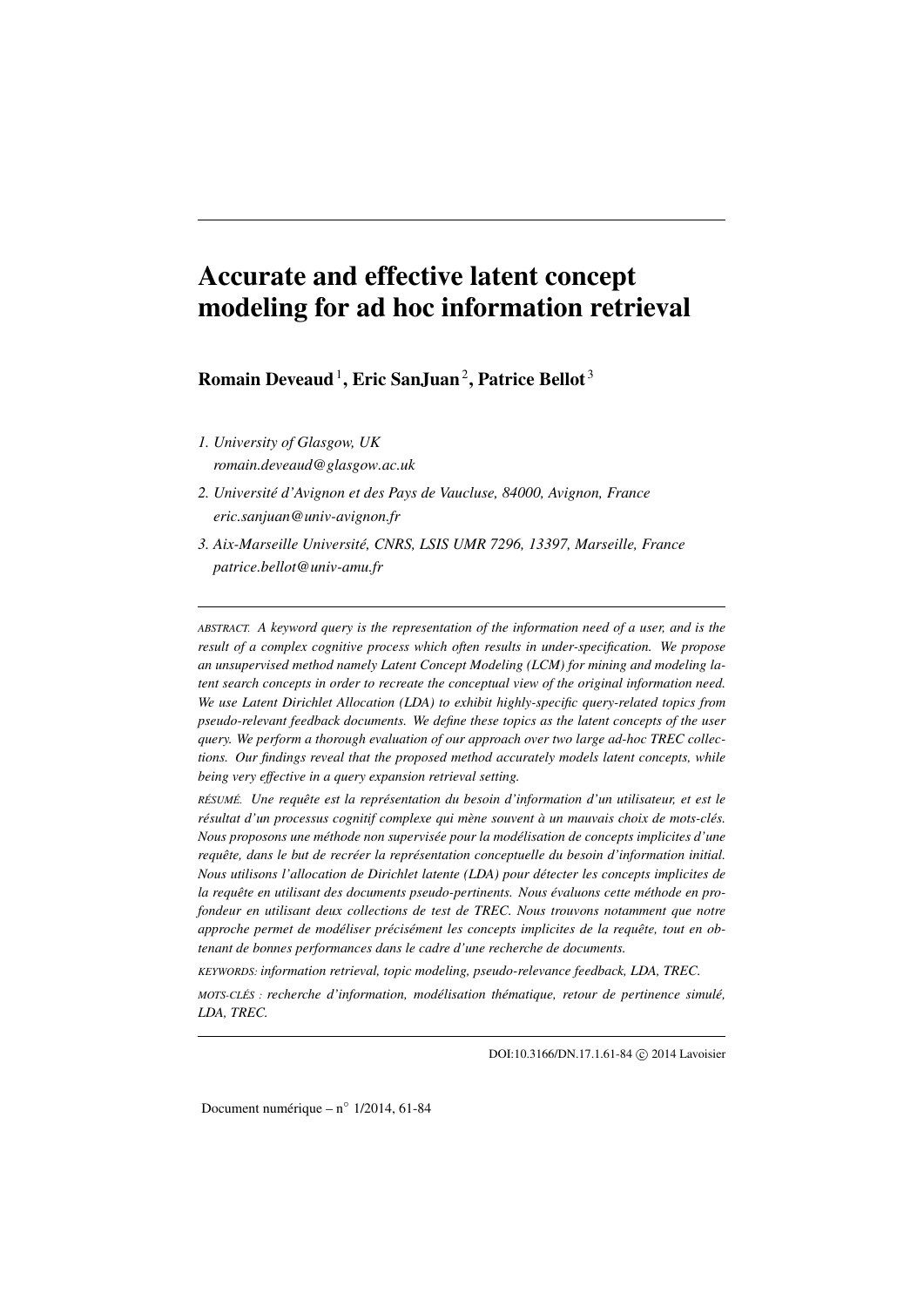## 1. Introduction

Information retrieval is about satisfying a user's information need, usually by retrieving documents or passages from a target collection. Traditionally the user represents her information need by a query composed of a few words, or keywords, which is submitted to the retrieval system. The system considers this representation as input and attempts to match documents against the query words, thus forming an ordered list of documents ranked by their estimated relevance to the query. However, representing a complete information need with keywords may introduce ambiguity, or the user could lack the vocabulary or the core concepts needed to effectively formulate the query. More, Ingwersen stated in (Ingwersen, 1994) that "*the user's own request formulation is a representation of [her] current cognitive state concerned with an information need*". A query may not contain sufficient information if the user is searching for some topic in which he-she is not confident at all. Hence, without some kind of context, the retrieval system could simply miss some nuances or details that the user did not – or could not – provide in query. This context can take the form of interest modeling based on historic (or social) behavior, or can be composed of evidences extracted from documents (Finkelstein *et al.*, 2002; White *et al.*, 2009). The latter is better known under the "concept-based retrieval" idiom and received much attention throughout the years (Bai *et al.*, 2007; Bendersky *et al.*, 2011; Chang *et al.*, 2006; Egozi *et al.*, 2011; Metzler, Croft, 2007). The basic idea is to expand the queries with sets of words or multiword terms extracted from feedback documents. This feedback set is composed of documents that are relevant or pseudo-relevant to the initial query and are likely to carry important pieces of information about the search context. Words that convey the most information or that are the most relevant to the initial query are considered as latent concepts (or implicit query concepts), and used to reformulate the query.

The problem with this concept-based retrieval approach is that each word accounts for a specific concept. However, different words associations can lead to different concepts, or express different notions, that would not exist when considering words separately. Moreover, a concept represents a notion and can be viewed as a coherent fragment of knowledge. Stock (2010) gives a definition that follows that direction by asserting that a "concept *is defined as a class containing certain objects as elements, where the objects have certain properties"*. Faceted Topic Retrieval (Carterette, Chandar, 2009) is an attempt to retrieve documents that cover all the concepts (or facets) of the query. However, while assuming that a query can be related to a finite number of facets, the authors did not address the problem of query facets identification, which we tackle in this work.

The goal of this work is to accurately represent the underlying core concepts involved in a search process, hence indirectly improving the contextual information. For this purpose, we introduce an unsupervised framework that tracks the implicit concepts related to a given query, and improves query representation by incorporating these concepts to the initial query. For each query, our method extracts latent concepts from a reduced set of feedback documents initially retrieved by the system. These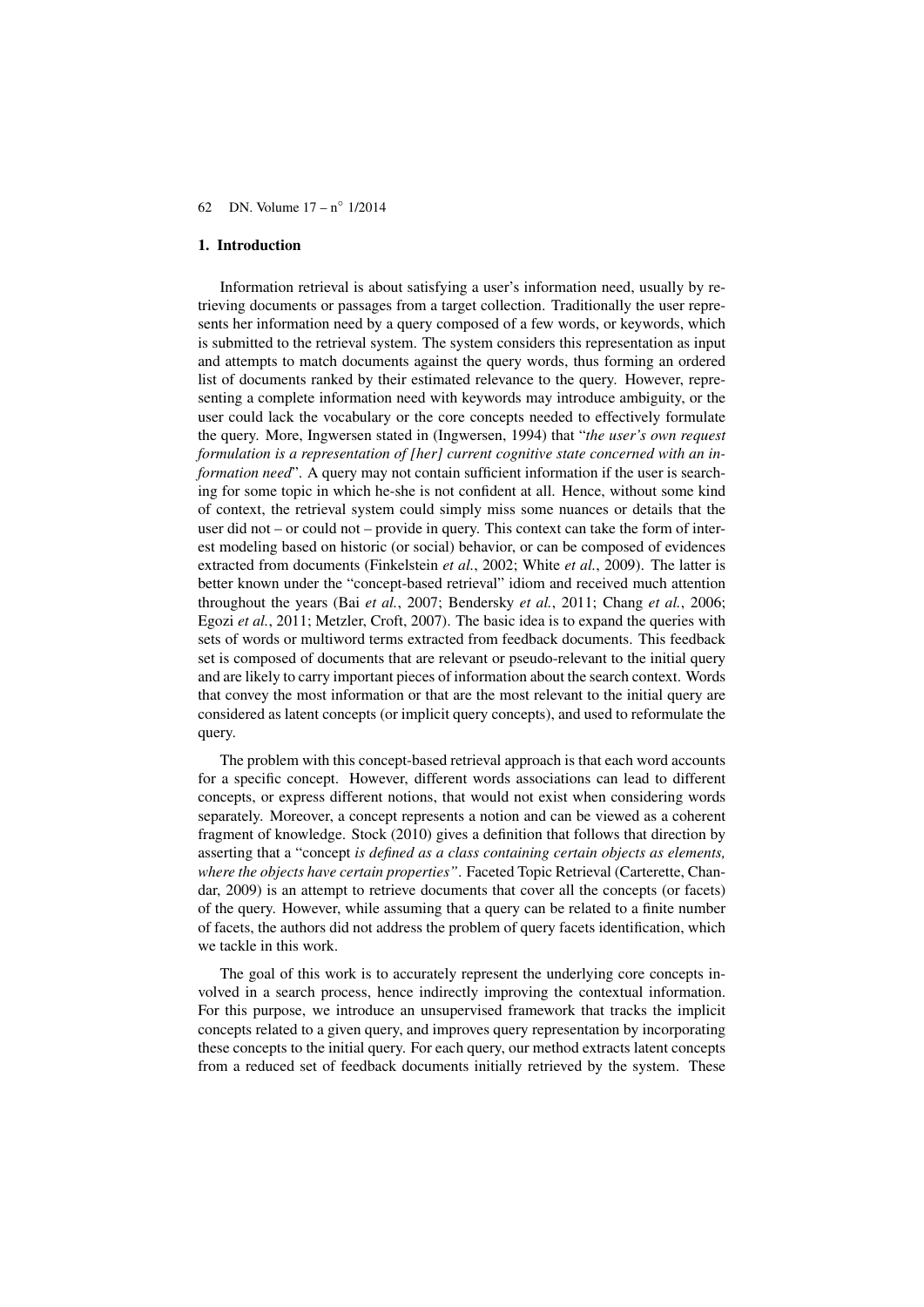documents can come from any textual source of information. The view of a concept introduced by Stock (2010) is coherent with the topics identified by topic modeling algorithms. Based on the words used within a document, topic models learn topic level relations by assuming that the document covers a small set of concepts. Learning the topics from a document collection can help to extract high level semantic information, and help humans to understand the meaning of documents. Latent Semantic Indexing (Deerwester *et al.*, 1990) (LSI), probabilistic Latent Semantic Analysis (Hofmann, 2001) (pLSA) and Latent Dirichlet Allocation (Blei *et al.*, 2003) (LDA) are the most famous approaches that tried to tackle this problem throughout the years. Topics produced by these methods are generally fancy and appealing, and often correlate well with human concepts. This is one of the reasons of the intensive use of topic models (and especially LDA) in current research in Natural Language Processing (NLP) related areas.

The example presented in Table 1 shows the latent concepts identified by our approach for the query "*dinosaurs*", using a large web crawl as source of information. Each concept  $k$  is composed of words  $w$  that are topically related and weighted by their probability  $P(w|k)$  of belonging to that concept. This weighting scheme emphasizes important words and effectively reflects their influence within the concept. We perform the concept extraction part using the LDA generative probabilistic model. Given a document collection, LDA computes the topic distributions over documents and the word distributions over topics. Here, we use this latter distribution to represent search-related concepts. In other words, we assimilate the topics identified by LDA in the top-ranked pseudo-relevant documents as the latent concepts of the query. Our method also weights concepts to reflect their importance with regard to the query, as further detailed in Section 3.4. Concepts that contain words that are less likely to occur in the collection will be assigned a lower weight. In our example, the words that compose the "*toys*" concept co-occur at a lower frequency than the other concepts. The weight  $\hat{\delta}_2$  (= 0.021) reflects the rather low likelihood that the concept  $k_2$  would be representing the underlying information need. Despite this low weight, the system would however be able to retrieve relevant documents in case the user was really searching for dinosaur toys.

The main strength of our approach is that it is entirely unsupervised and does not require any training step. The number of needed feedback documents as well as the optimal number of concepts are automatically estimated at query time. We emphasize that the algorithms have no prior information about these concepts. The method is also entirely independent of the source of information used for concept modeling. Queries are not labeled with topics or keywords and we do not manually fix any parameter at any time, except the number of words composing the concepts. We thoroughly evaluate our approach on two main TREC collections. The experimental results show that using such concepts to reformulate the query can lead to significant improvements in the document retrieval effectiveness.

The remainder of this paper is organized as follows. In Section 2, we review related topic modeling approaches for information retrieval. Section 3 provides a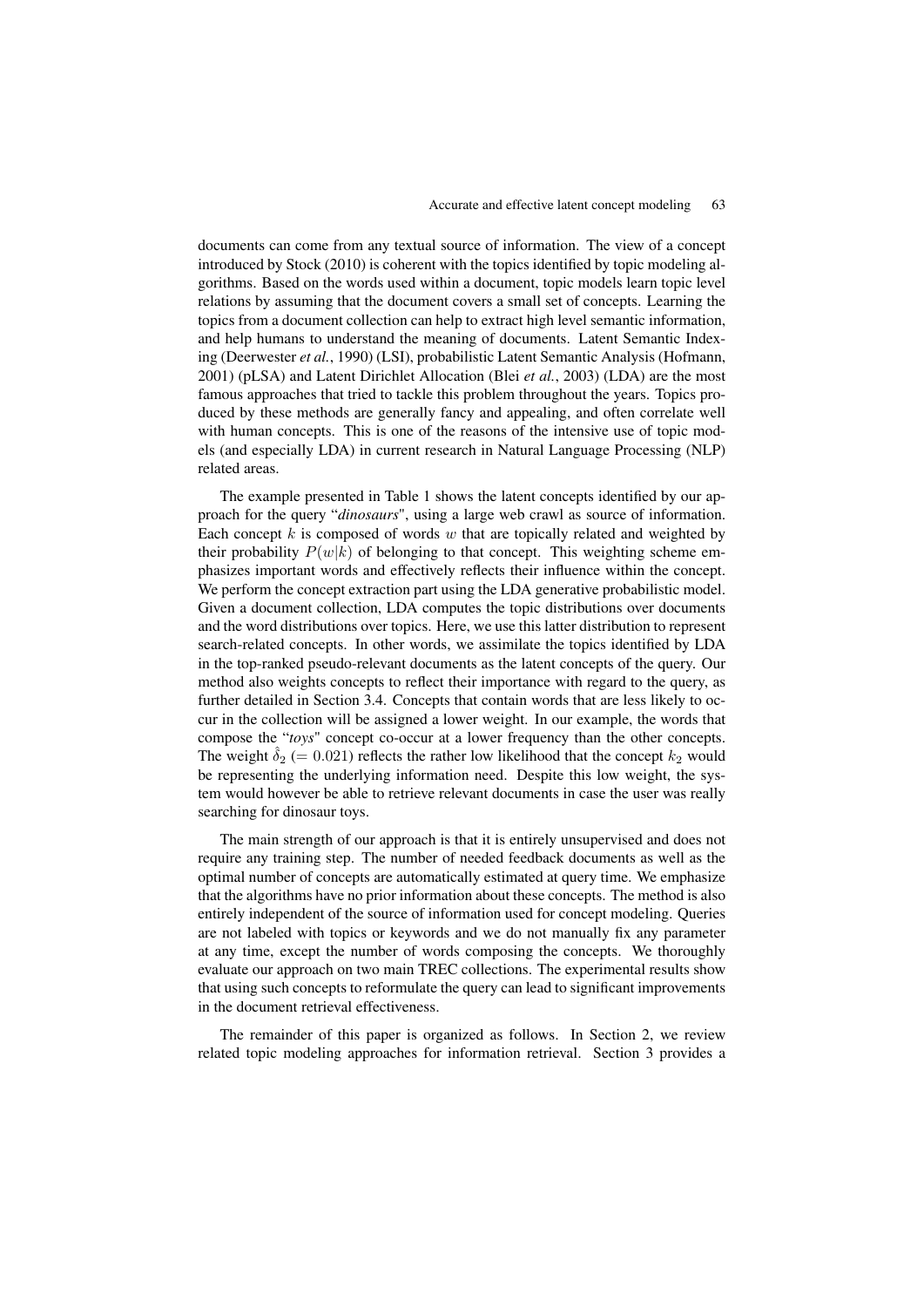Table 1. *Concepts identified for the query "dinosaurs" (TREC Web Track topic 14) by our approach. Probabilities act as weights and reflect the relative informativeness of words within a concept* k*. Concepts are also weighted accordingly. We have labeled the concepts manually for clarity purpose*

| $k_0$                             |             |                            | $k_1$    |                                  | $k_2$    |            | $k_3$                                      |  |
|-----------------------------------|-------------|----------------------------|----------|----------------------------------|----------|------------|--------------------------------------------|--|
| $P(w k_0)$                        | word $w$    | $P(w k_1)$                 | word $w$ | $P(w k_2)$                       | word $w$ | $P(w k_3)$ | word $w$                                   |  |
| 0.196                             | feathers    | 0.257                      | dinosaur | 0.370                            | dinosaur | 0.175      | dinosaur                                   |  |
| 0.130                             | birds       | 0.180                      | devil    | 0.165                            | price    | 0.125      | kenya                                      |  |
| 0.112                             | evolved     | 0.095                      | moon-boy | 0.112                            | party    | 0.122      | years                                      |  |
| 0.102                             | flight      | 0.054                      | bakker   | 0.053                            | birthday | 0.087      | fossils                                    |  |
| 0.093                             | dinosaurs   | 0.054                      | world    | 0.039                            | game     | 0.082      | paleontology                               |  |
| 0.084                             | protopteryx | 0.049                      | series   | 0.023                            | toys     | 0.072      | expedition                                 |  |
| 0.065                             | fossil      | 0.045                      | marvel   | 0.021                            | t-rex    | 0.070      | discovery                                  |  |
|                                   | $\cdots$    |                            | $\cdots$ |                                  | $\cdots$ |            | $\cdots$                                   |  |
| <b>birds</b> $(\delta_0 = 0.434)$ |             | comic $(\delta_1 = 0.254)$ |          | toys $(\ddot{\delta}_2 = 0.021)$ |          |            | <b>paleontology</b> ( $\delta_3 = 0.291$ ) |  |

quick overview of Latent Dirichlet Allocation, then details our proposed approach. Section 4.4 gives some insights on the general sources of information we use to model latent concepts. We evaluate our approach and discuss the results in Section 4. Finally, Section 5 concludes the paper and offers some perspectives for future work.

## 2. Related work

One main problem in *ad hoc* Information Retrieval (IR) is the difficulty for users to translate a complex information need into a keyword query. The most popular and effective approach to overcome this problem is to improve the representation of the query by adding query-related "concepts". This approach mostly relies on pseudorelevance feedback, where these so-called "concepts" are the most frequent words occurring in the top-ranked documents retrieved by the retrieval system (Lavrenko, Croft, 2001). From that perspective, topic models seem attractive in the sense that they can provide a descriptive and intuitive representation of concepts.

The work presented in this paper crosses the bridge between extra-corpora implicit feedback approaches and cluster-based information retrieval. Probabilistic topic modeling (and especially Latent Dirichlet Allocation) for information retrieval has been widely used recently in several ways (Andrzejewski, Buttler, 2011; Lu *et al.*, 2011; Park, Ramamohanarao, 2009; Wei, Croft, 2006; Yi, Allan, 2009) and all studies reported improvements in document retrieval effectiveness. The main idea is to build a static topic model (using either LSA, pLSA, or LDA) of the collection, which will never be further updated, and to smooth the document language model by incorporating probabilities of words that belong to some topics matching the query (Lu *et al.*, 2011; Park, Ramamohanarao, 2009; Wei, Croft, 2006; Yi, Allan, 2009). The idea of using feedback documents was explored in (Andrzejewski, Buttler, 2011), where query-specific topics are chosen from the top two documents returned by the original query. These topics are identified using the document-topic mixture weights previ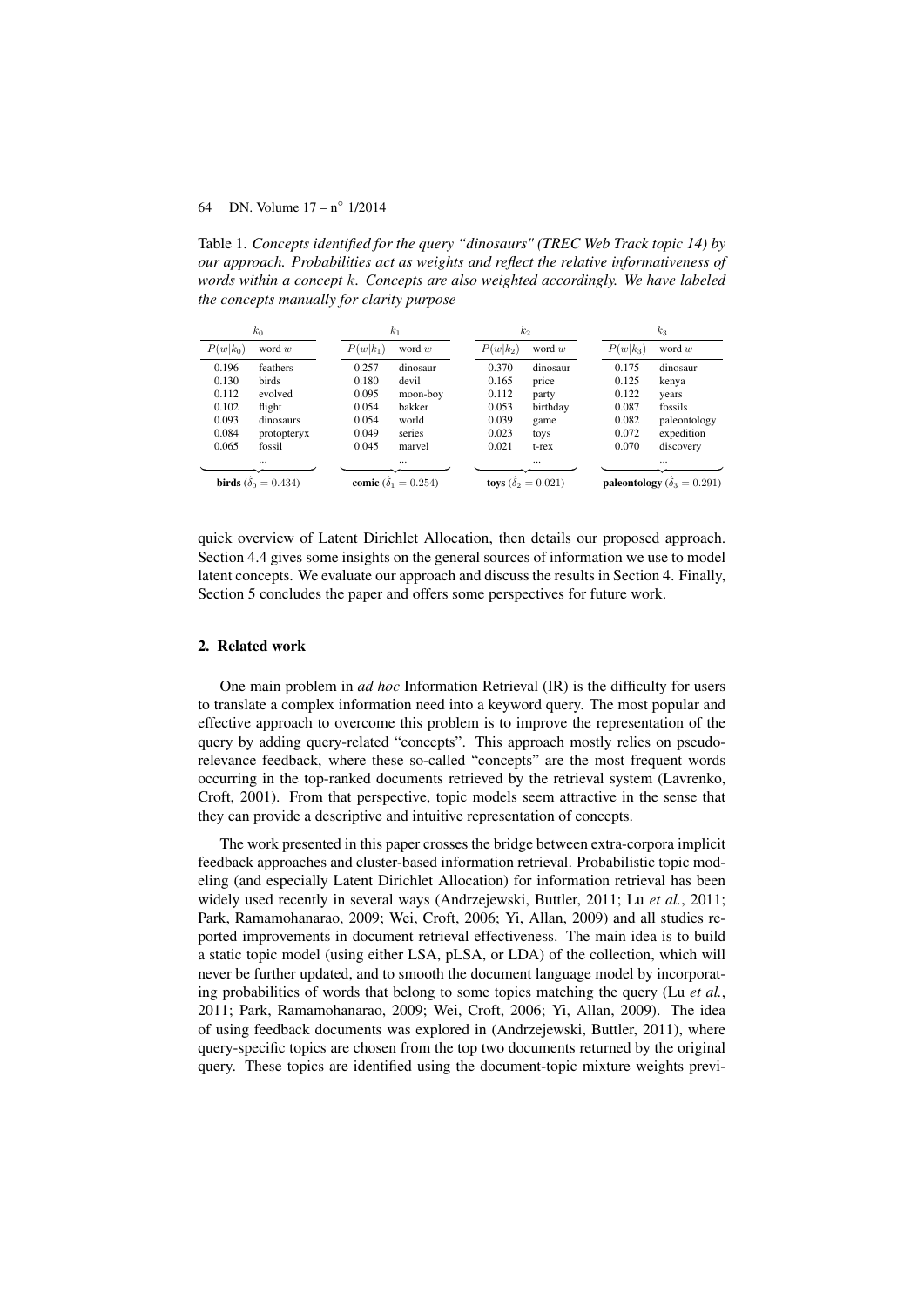ously computed by LDA over the entire collection with the aim of finally expanding the query. The main drawback of all the aforementioned approaches is that topics are learned on the whole target document collection prior to retrieval, thus leading to a static topical representation of the collection. Depending on the query and on its specificity, topics may either be too coarse or too fine to accurately represent the latent concepts of the query. In contrast, our approach use topic models directly on pseudo-relevant feedback documents, which are topically related to the query. To our knowledge, our approach is the first attempt to apply probabilistic topic models to a limited set of documents in order to exhibit latent search concepts. This is also the first one to report of using several sources of feedback documents for varying the concept representations.

The impact of using different external sources of knowledge for improving retrieval effectiveness has also been investigated in the past, but studies mainly concentrated on demonstrating how the use of a single resource could improve performance. Data sources like Wikipedia (Li *et al.*, 2007; Suchanek *et al.*, 2007), WordNet (Liu *et al.*, 2004; Suchanek *et al.*, 2007), news corpora or even the Web itself (Diaz, Metzler, 2006) were used separately for enhancing search performances. Diaz and Metzler investigated in (Diaz, Metzler, 2006) the use of large and general external resources. They present a Mixture of Relevance Models that estimates the query model using a news corpus and two web corpora as external sources.

In this paper, we extend our previous studies around the Latent Concept Modeling framework (Deveaud *et al.*, 2013b), which mainly consists at applying topic modeling algorithms such as LDA to a small set of pseudo-relevant feedback documents (Deveaud *et al.*, 2013a; Ye *et al.*, 2011). While we recall the main principles of our method in the next section, we perform a thorough evaluation of the estimated parameters and of the retrieval effectiveness.

## 3. Latent Concept Modeling (LCM)

We propose to model the latent concepts that exist behind an information need and to use them to improve the query representation, thus leading to better retrieval. Let R be a collection of text documents in which the latent concepts will be extracted. An initial subset  $\mathcal{R}_O$  is formed by the top feedback documents retrieved by a first retrieval step using the initial query Q. The retrieval algorithm can be of any kind, the important point is that  $\mathcal{R}_Q$  is a reduced collection that contains the top documents ranked by an automatic and state-of-the-art retrieval process.

#### *3.1. Latent Dirichlet Allocation*

Latent Dirichlet Allocation is a generative probabilistic topic model (Blei *et al.*, 2003). The underlying intuition is that documents exhibit multiple *topics*, where a *topic* is a multinomial distribution over a fixed vocabulary W: LDA considers documents as mixtures of topics and topics as mixtures of words. The goal of LDA is to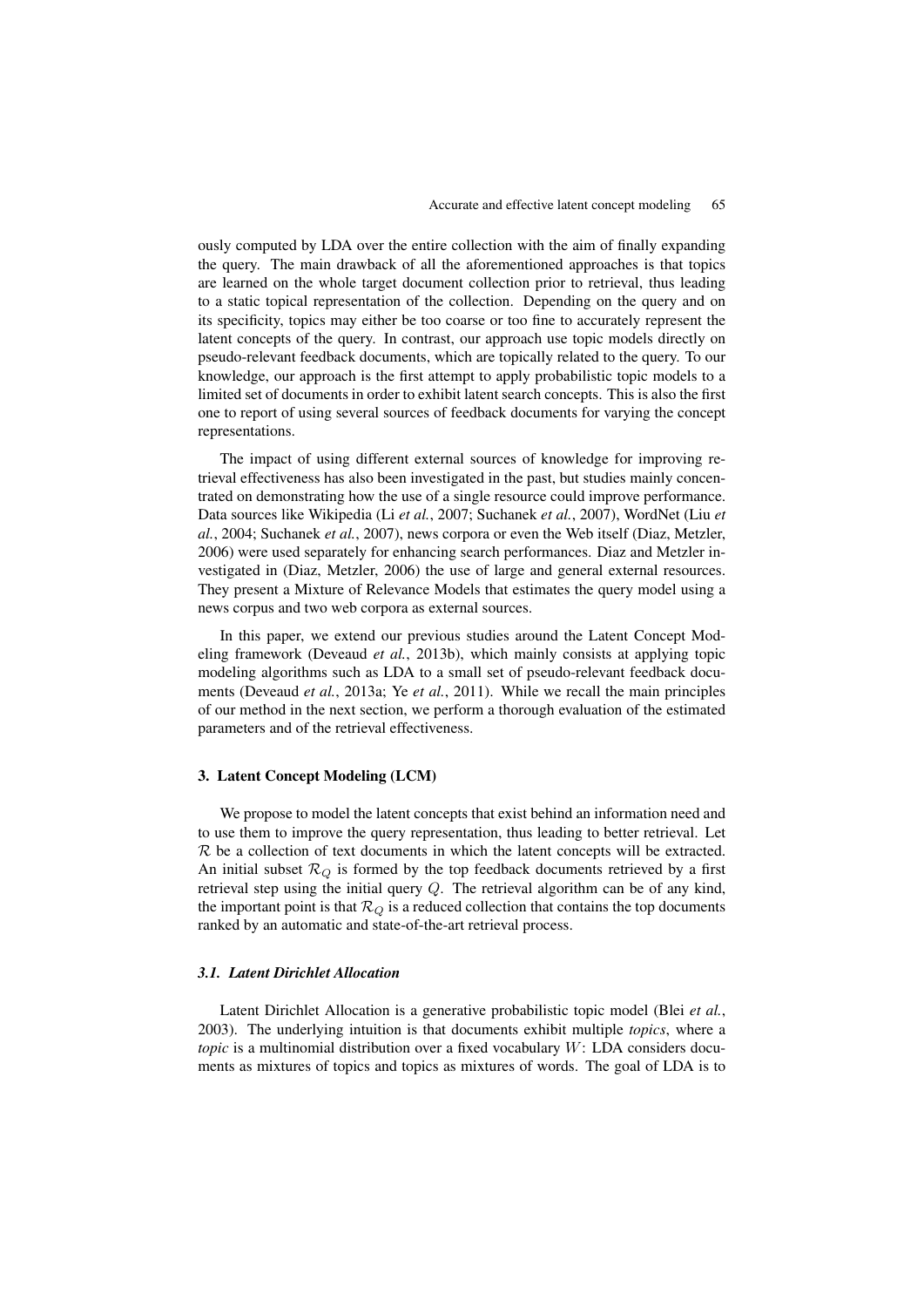automatically discover the topics from a collection of documents. The documents of the collection are modeled as mixtures over  $K$  topics, each of which is a multinomial distribution over W. Each topic multinomial distribution  $\phi_k$  is generated by a conjugate Dirichlet prior with parameter  $\vec{\beta}$ , while each document multinomial distribution  $\theta_d$  is generated by a conjugate Dirichlet prior with parameter  $\vec{\alpha}$ . Thus, the topic proportions for document d are  $\theta_d$ , and the word distributions for topic k are  $\phi_k$ . In other words,  $\theta_{d,k}$  is the probability of topic k occurring in document d (i.e.  $P_{TM}(k|d)$ ). Respectively,  $\phi_{k,w}$  is the probability of word w belonging to topic k (i.e.  $P_{TM}(w|k)$ ). Exact LDA estimation was found to be intractable and several approximations have been developed (Blei *et al.*, 2003; Griffiths, Steyvers, 2004). We use in this work the algorithm implemented and distributed by Pr. Blei<sup>1</sup>.

The advantage of using LDA on a query-based set of documents is that it can model topics that are highly related to the query: namely the latent concepts of the query. There are several issues that we need to tackle in order to accurately model these concepts for further retrieval. First, how to estimate the right amount of concepts? LDA is an unsupervised approach but needs some parameters, including the number of desired topics. A dozen feedback documents clearly cannot address hundreds of topics, we thus need to estimate the right amount of topics. Similarly, which number of feedback documents must be chosen to ensure that the concepts we extract are actually related to the query? In other words: how to ultimately avoid noisy concepts? Third, the different concepts do not have the same influence with respect to a given information need. The same problem occurs within the concepts where some words are more important than others. Scoring and weighting these words and concepts is then essential to reflect their contextual importance. Finally, how to use these latent concepts to actually improve document retrieval? How do they cope with existing retrieval algorithm?

We describe our approach in the following subsections, where we tackle all the issues mentioned above, while a detailed evaluation is provided in Section 4.

### *3.2. Estimating the number of concepts*

There can be a numerous amount of concepts underlying an information need. Latent Dirichlet Allocation allows to model the topic distribution of a given collection, but the number of topics is a fixed parameter. However we cannot know in advance the number of concepts that are related to a given query. We propose a method that automatically estimates the number of latent concepts based on their word distributions.

Considering LDA's topics are constituted of the  $n$  words with highest probabilities, we define an  $\arg \max[n]$  operator which produces the top-n arguments that obtain the

<sup>1.</sup> http://www.cs.princeton.edu/~blei/lda-c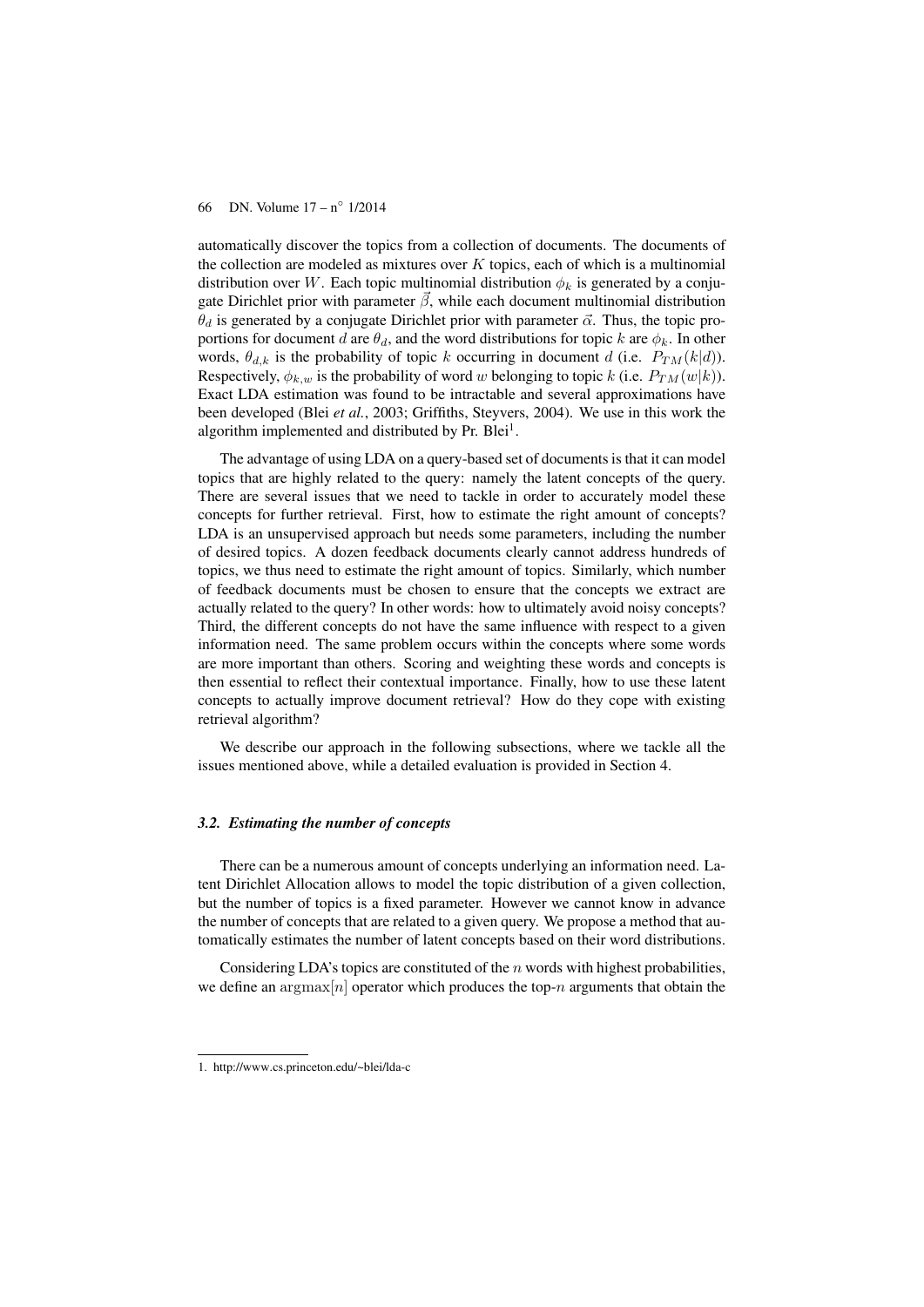n largest values for a given function. Using this operator, we obtain the set  $W_k$  of the *n* words that have the highest probabilities  $P_{TM}(w|k) = \phi_{k,w}$  in topic k:

$$
\mathbb{W}_k = \operatornamewithlimits{argmax}_w[n]\: \phi_{k,w}
$$

Latent Dirichlet Allocation must be given a number of topics in order to estimate topic and word distributions. Several approaches tried to tackle the problem of automatically finding the right number of LDA's topics contained in a set of documents (Arun *et al.*, 2010; Cao *et al.*, 2009). Even though they differ at some point, they follow the same idea of computing similarities (or distances) between pairs of topics over several instances of the model, while varying the number of topics. Iterations are done by varying the number of topics of the LDA model, then estimating again the Dirichlet distributions. The optimal amount of topics of a given collection is reached when the overall dissimilarity between topics achieves its maximum value.

We propose a simple heuristic that estimates the number of latent concepts of a user query by maximizing the information divergence D between all pairs  $(k_i, k_j)$  of LDA's topics. The number of concepts  $\tilde{K}$  estimated by our method is given by the following formula:

$$
\hat{K} = \underset{K}{\text{argmax}} \frac{1}{K(K-1)} \sum_{(k,k') \in \mathbb{T}_K} D(k||k') \tag{1}
$$

where K is the number of topics given as a parameter to LDA, and  $\mathbb{T}_K$  is the set of K topics modeled by LDA. In other words,  $\hat{K}$  is the number of topics for which LDA modeled the most scattered topics. The Kullback-Leibler divergence measures the information divergence between two probability distributions. It is used in particular by LDA in order to minimize topic variation between two expectation-maximization iterations (Blei *et al.*, 2003). It has been widely used in a variety of fields to measure similarities (or dissimilarities) between word distributions (AlSumait *et al.*, 2008). Considering it is a non-symmetric measure, we use the Jensen-Shannon divergence, which is a symmetrised version of the KL divergence, to avoid obvious problems when computing divergences between all pairs of topics. It is formally written as:

$$
D(k||k') = \frac{1}{2} \sum_{w \in W_k \cap W_{k'}} P_{TM}(w|k) \log \frac{P_{TM}(w|k)}{P_{TM}(w|k')} + \frac{1}{2} \sum_{w \in W_k \cap W_{k'}} P_{TM}(w|k') \log \frac{P_{TM}(w|k')}{P_{TM}(w|k)}
$$
(2)

The word probabilities for given topics are obtained from the multinomial distributions  $\phi_k$ . The final outcome is an estimated number of topics  $\hat{K}$  and its associated topic model. The resulting  $\mathbb{T}_{\hat{K}}$  set of topics is considered as the set of latent concepts modeled from a set of feedback documents. We will further refer to the  $\mathbb{T}_{\hat{K}}$  set as a *concept model*.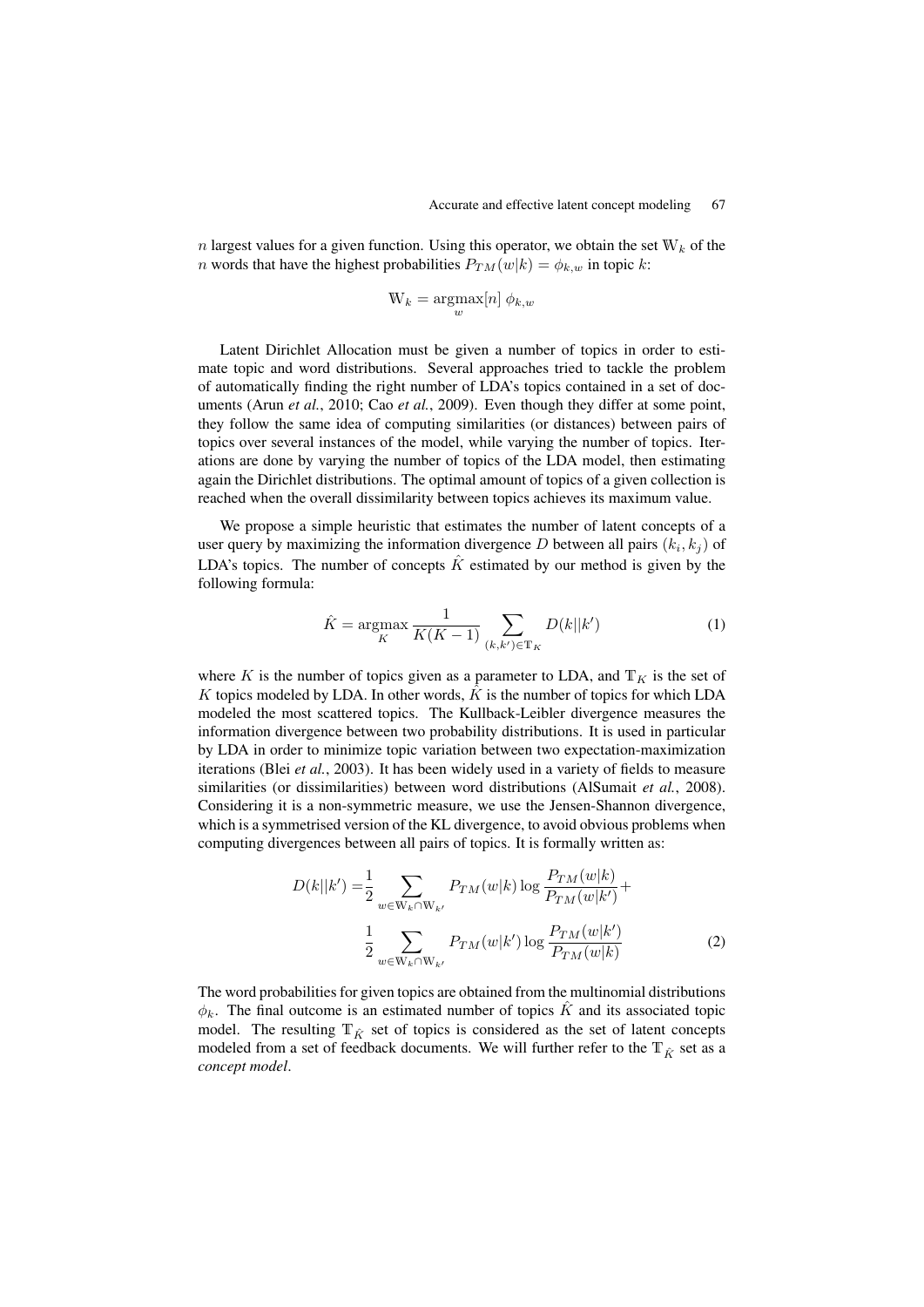## *3.3. Maximizing conceptual coherence*

A problem with pseudo-relevance feedback based approaches is that non-relevant documents can be included in the set of feedback documents. This problem is much more important with our approach since it could result with learned concepts that are not related to the initial query. We mainly tackle this difficulty by reducing the amount of feedback documents. Relevant documents concentration is higher in the top ranks of the list. Thus, one simple way to reduce the probability of catching noisy feedback documents is to reduce their overall amount. However an arbitrary number cannot be fixed for all queries. Some information needs can be satisfied by only 2 or 3 documents, while others may require 15 or 20. Thus the choice of the feedback documents amount has to be automatic for each query.

Extensive work has been done on estimating optimal samples of feedback documents for query expansion (He, Ounis, 2009; Tao, Zhai, 2006). Previous research by He and Ounis (He, Ounis, 2009) however showed that there are no or very little statistical differences between doing PRF with the top pseudo-relevant feedback documents and doing RF, depending on the size of the sample. We take a different approach here and choose the less noisy concept model instead of choosing only the most relevant feedback documents. To avoid noise, we favour the concept model that is the most similar to all the other concept models computed on different samples of feedback documents. The underlying assumption is that all the feedback documents are essentially dealing with the same topics, no matter if they are 5 or 20. Concepts that are likely to appear in different models learned from various amounts of feedback documents are certainly related to query, while noisy concepts are not. We estimate the similarity between two concept models,  $T_{\hat{K},m}$  and  $T_{\hat{K},n}$ , by computing the similarities between all pairs of concepts of the two models. Considering that two concept models are generated based on different number of documents, they do not share the same probabilistic space. Since their probability distribution are not comparable, computing their overall similarity can be done solely by taking concept words into account. We treat the different concepts as bags of words and use a document frequency-based similarity measure:

$$
sim(\mathbb{T}_{\hat{K},m}, \mathbb{T}_{\hat{K},n}) = \sum_{k \in \mathbb{T}_{\hat{K},m}} \sum_{k' \in \mathbb{T}_{\hat{K},n}} \frac{|k \cap k'|}{|k|} \sum_{w} \log \frac{N}{df_w}
$$
(3)

where  $|k_i \cap k_j|$  is the number of words the two concepts have in common,  $df_w$  is the document frequency of  $w$  and  $N$  is the number of documents in the target collection. The initial purpose of this measure was to track novelty (i.e. minimize similarity) between two sentences (Metzler *et al.*, 2005), which is precisely our goal, except that we want to track redundancy (i.e. maximize similarity).

The final sum of similarities between each concept pairs produces an overall similarity score of the current concept model compared to all other models. Finally, the concept model that maximizes this overall similarity is considered as the best candi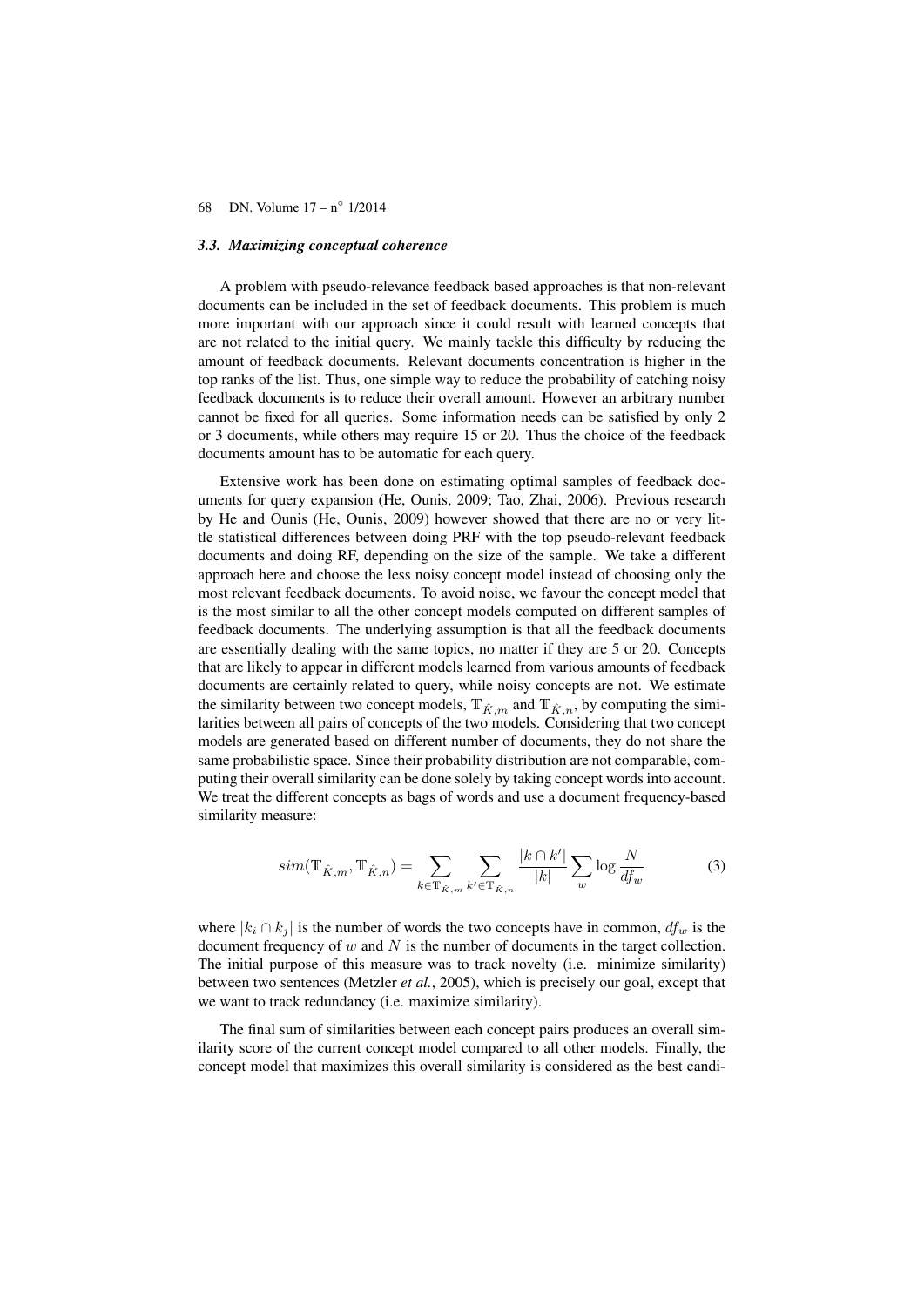date for representing the implicit concepts of the query. In other words, we consider the top  $M$  feedback documents for modeling the concepts, where:

$$
M = \underset{1 \le m \le 20}{\operatorname{argmax}} \sum_{1 \le n \le 20, n \ne m} sim(\mathbb{T}_{\hat{K},m}, \mathbb{T}_{\hat{K},n})
$$
(4)

In other words, for each query, the concept model that is the most similar to all other concept models is considered as the final set of latent concepts related to the user query. The results concept model  $T_{\hat{K},M}$  represents the latent concepts of the query, as defined by our method.

This method requires to run several LDA model and one could question the computational cost and practical feasibility. However all models are learned on a very small number of documents (typically ranging from 1 to 20), and are then a lot faster to compute than models that operate on complete collections composed of hundreds of thousands of documents.

## *3.4. Concept weighting*

User queries can be associated with a number of underlying concepts but these concepts do not necessarily have the same importance. Since our approach only *estimates* the best model, it still could yield noisy concepts, and some concepts may also be barely relevant. Hence it is essential to emphasize appropriate concepts and to depreciate inappropriate ones. One effective way is to rank these concepts and to weight them accordingly: important concepts will be weighted higher to reflect their importance. We define the score of a concept  $k$  as:

$$
\delta_k = \sum_{D \in \mathcal{R}_Q} P(Q|D) P_{TM}(k|D) \tag{5}
$$

where Q is the initial query. The underlying intuition is that relevant concepts occur in top-ranked documents and have high probabilities in these documents. The probability  $P_{TM}(k|D)$  of a concept k appearing in document D is given by the multinomial distribution  $\theta$  previously learned by LDA.

Each concept is weighted with respect to its likelihood of representing the query, but the actual representation of the concept is still a bag of words. Concept words are the core components of the concepts and intrinsically do not have the same importance. The easier way of weighting them is to use their probability of belonging to a concept k which are learned by Latent Dirichlet Allocation and given by the multinomial distribution  $\phi_k$ . Probabilities are normalized across all words, the weight of word  $w$  in concept  $k$  is thus computed as follows:

$$
\hat{\phi}_{k,w} = \frac{\phi_{k,w}}{\sum_{w' \in \mathcal{W}_k} \phi_{k,w'}}\n\hat{\phi}_{k,w} = \frac{P_{TM}(w|k)}{\sum_{w' \in \mathcal{W}_k} P_{TM}(w'|k)}
$$
\n(6)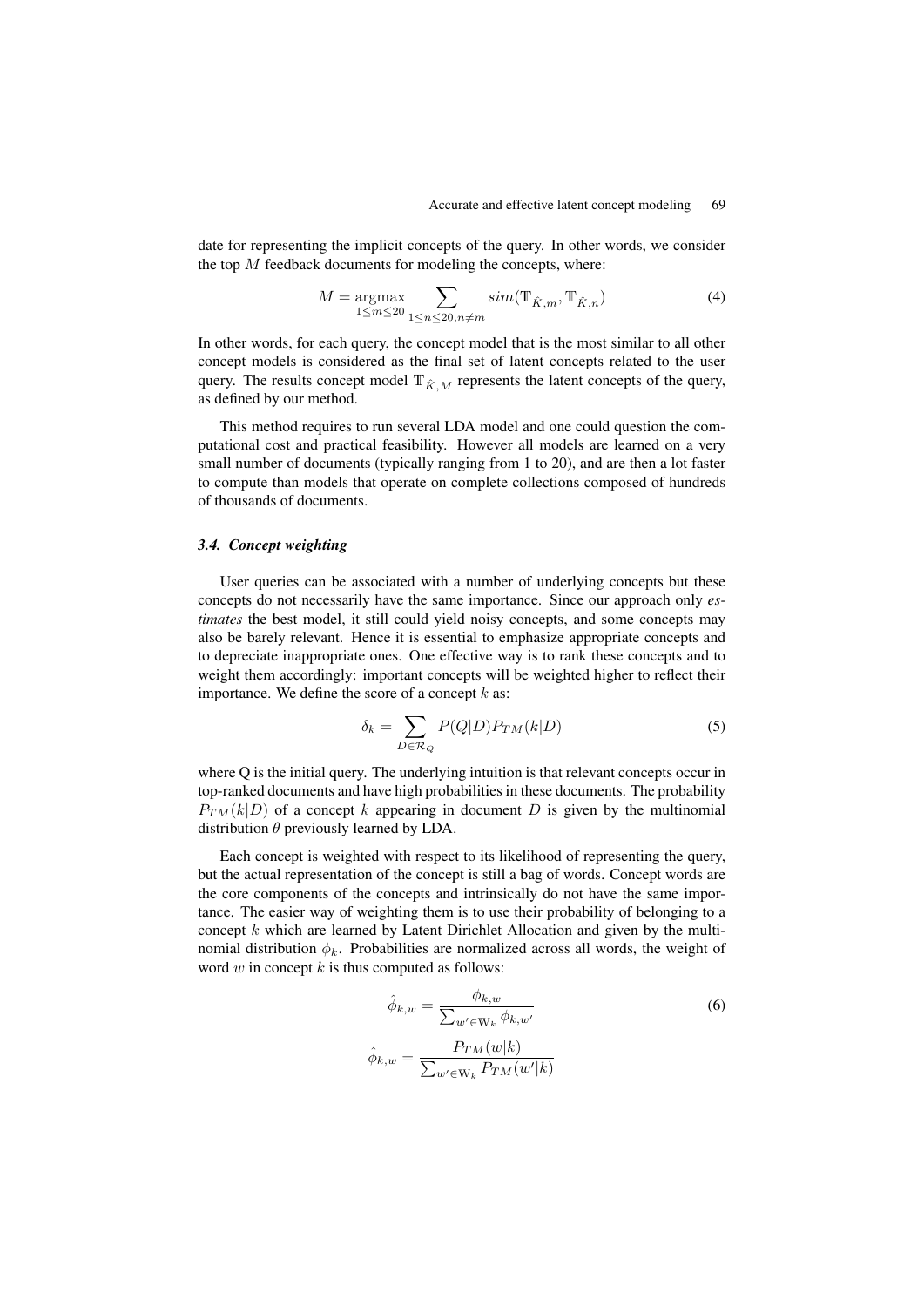Finally, a concept learned by our latent concept modeling approach is a set of weighted words representing a facet of the information need underlying a user query. Concepts are also weighted to reflect their relative importance.

#### *3.5. Document ranking*

The previous subsections were all about modeling consistent concepts from reliable documents and modeling their relative influence. Here we detail how these concepts can be integrated in a retrieval model in order to improve ad-hoc document ranking. There are several ways of taking conceptual aspects into account when ranking documents. Here, the final score of a document  $D$  with respect to a given user query Q is determined by the linear combination of query word matches (standard retrieval) and latent concepts matches. It is formally written as follows:

$$
s(Q, D) = \lambda \cdot P(Q|D) + (1 - \lambda) \cdot \prod_{k \in \mathbb{T}_{\hat{K},M}} \left( \prod_{w \in \mathbb{W}_k} P(w|D)^{\hat{\phi}_{k,w}} \right)^{\hat{\delta}_k} \tag{7}
$$

where  $\mathbb{T}_{\hat{K},M}$  is the *concept model* that holds the latent concepts of query Q (see Section 3.4) and  $\delta_k$  is the normalized weight of concept k:

$$
\hat{\delta}_k = \frac{\delta_k}{\sum_{k' \in \mathbb{T}_{\hat{K}}} \delta_{k'}}\tag{8}
$$

The equation (7) is equivalent to a developed form of Relevance Models (Lavrenko, Croft, 2001), except that we reformulate the query using the weighted words of the concepts we previously identified. The  $P(Q|D)$  (respectively,  $P(w|D)$ ) probability is the likelihood of document  $D$  being observed given the initial query  $Q$  (respectively, word  $w$ ). In this work we use a language modeling approach to retrieval (Lavrenko, Croft, 2001).  $P(w|D)$  is thus the maximum likelihood estimate of word w in document  $D$ , computed using the language model of document  $D$  in the target collection C. Likewise,  $P(Q|D)$  is the basic language modeling retrieval model, also known as query likelihood, and can be formally written as  $P(Q|D) = \prod_{w \in Q} P(w|D)$ . We tackle the null probabilities problem with the standard Dirichlet smoothing since it is more convenient for keyword queries (as opposed to verbose queries) (Zhai, Lafferty, 2004), which is the case here. We fix the Dirichlet prior parameter to 1500 and do not change it at any time during our experiments. However it is important to note that this model is generic, and that the word matching function could be entirely substituted by other state-of-the-art matching function (like BM25 (Robertson, Walker, 1994) or information-based models (Clinchant, Gaussier, 2010)) without changing the effects of our latent concept modeling approach on document ranking.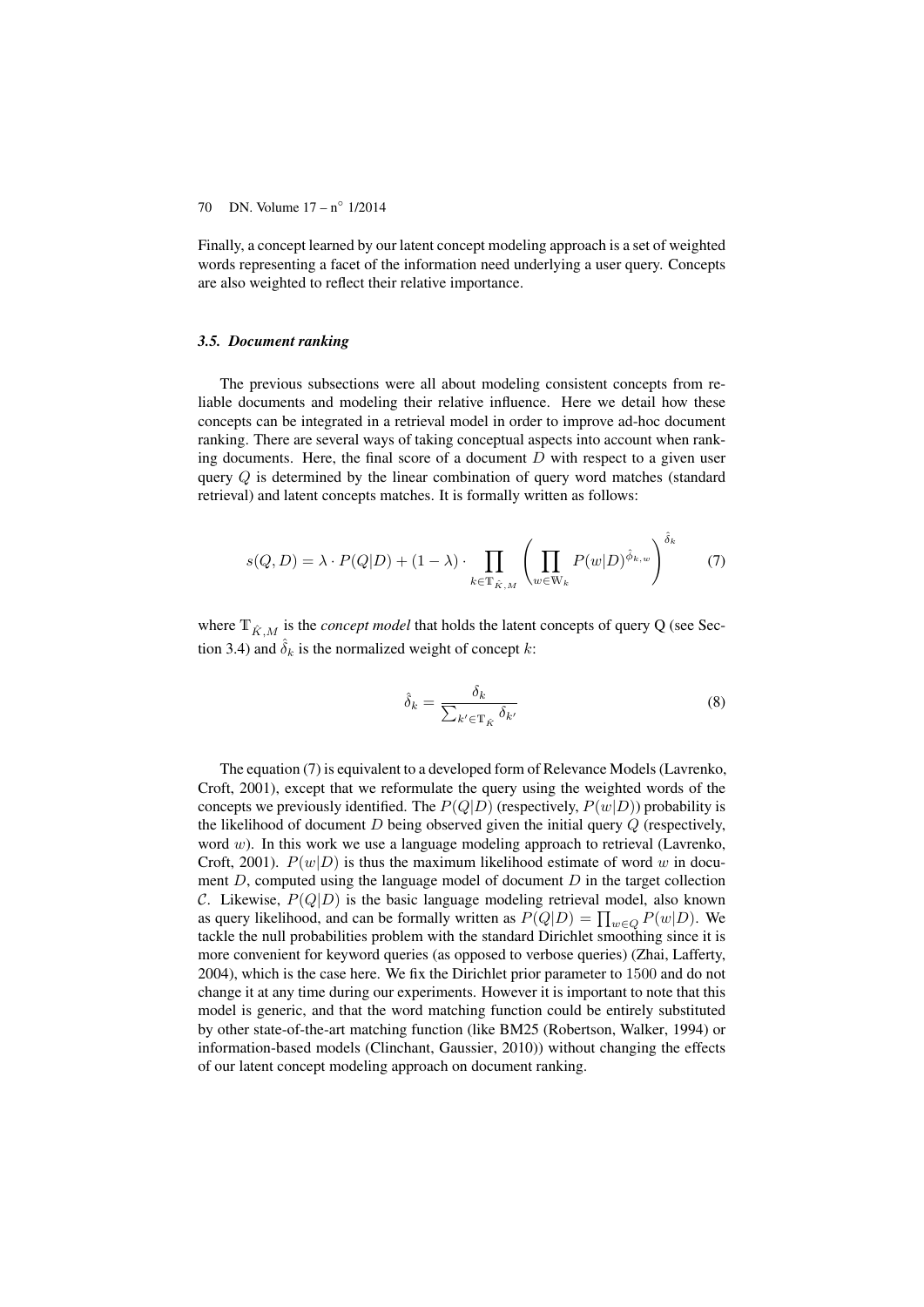#### 4. Experiments

## *4.1. Experimental setup*

We evaluated Latent Concept Modeling using two large  $TREC^2$  collections: Robust04 and ClueWeb09.

Robust04 collection is composed of news articles coming from various newspapers and was used in the TREC 2004 Robust track. It is composed of well-known corpora: FT (Financial Times), FR (Federal Register 94), LA (Los Angeles Times) and FBIS (i.e. TREC disks 4 and 5, minus the Congressional Record). The test set contains 250 query topics and complete relevance judgements.

The ClueWeb09 is the largest web test collection made available to the information retrieval community at the time of this study. This collection was involved in many TREC tracks such as the Web, Blog and Million Query tracks. We consider here the category B of the ClueWeb09 (ClueWeb09-B) which is composed of approximately 50 million Web pages. For the purpose of evaluation, we use the entire set of query topics and relevance judgements of the TREC Web track.

Table 2. *Summary of the TREC test collections used for evaluation*

| <b>Name</b> |            | # documents # unique words | Mean doc. length | <b>Topics used</b> |
|-------------|------------|----------------------------|------------------|--------------------|
| Robust04    | 528,155    | 675.613                    | 480              | 301-450, 601-700   |
| ClueWeb09-B | 50.220.423 | 87,330,765                 | 805              | $1 - 150$          |

We use Indri<sup>3</sup> for indexing and retrieval. Both collections are indexed with the exact same parameters: tokens are stemmed with the light Krovetz stemmer, and stopwords are removed using the standard English stoplist embedded with Indri. As seen in Section 3, concepts are composed of a fixed amount of weighted words. In this work, we fix the number of words belonging to a given concept to  $n = 10$ . Indeed, representing an LDA topic by its top-10 most probable words is a common practice and "*usually provide[s] sufficient detail to convey the subject of a topic, and distinguish one topic from another*" (Newman *et al.*, 2010).

## *4.2. Analysis of the estimated parameters*

The methods we present allows to generate different concept models from variable sets of pseudo-relevant feedback documents. We make the assumption that increasing the number of those documents will increase the number of latent concepts. Hence, if our Latent Concept Modeling approach is effective, the amount of estimated concepts should increase as we increase the number of documents. We present in this section

<sup>2.</sup> http://trec.nist.gov

<sup>3.</sup> http://www.lemurproject.org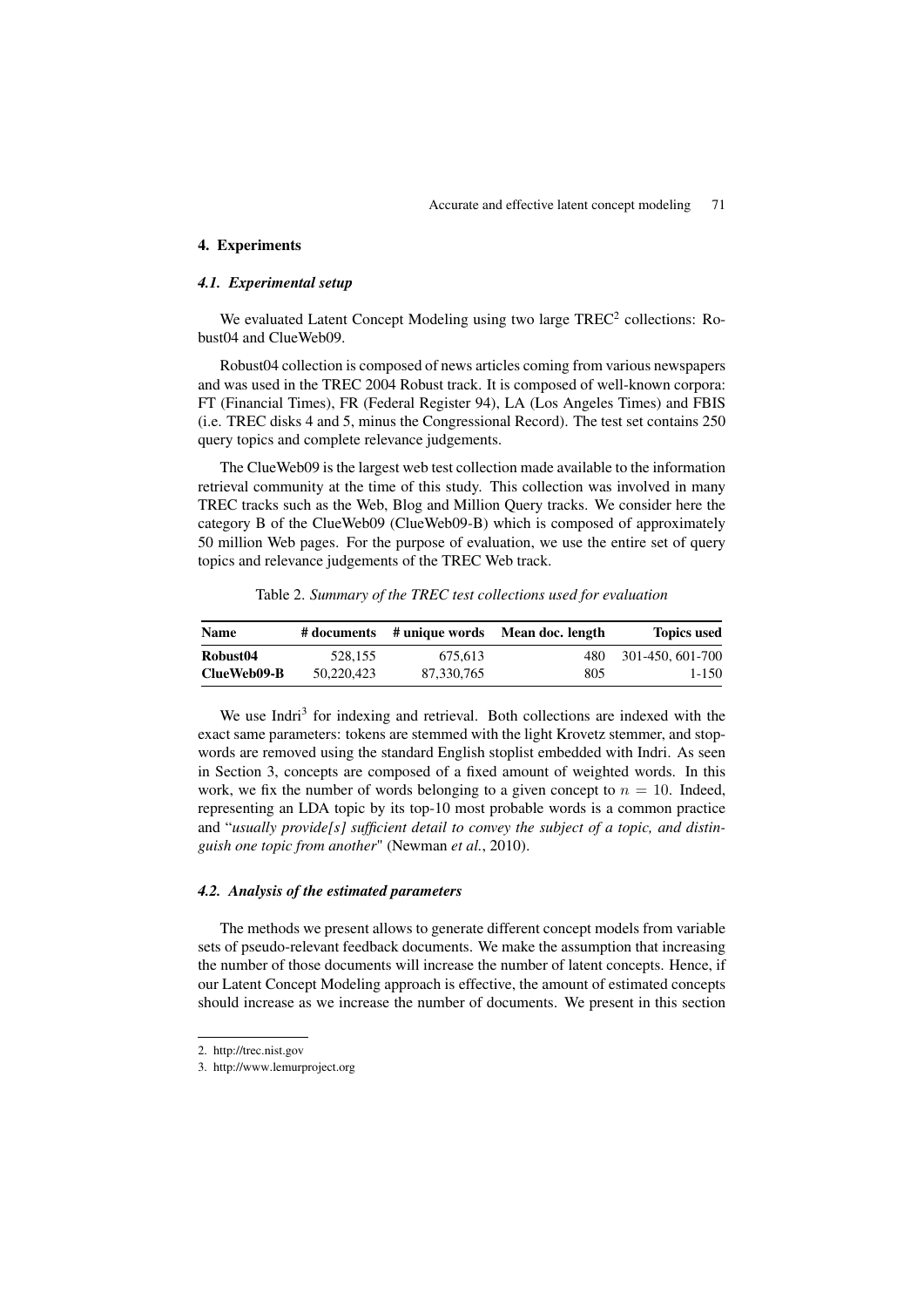a first analysis of the estimated number of concepts in function of the number of pseudo-relevant feedback documents. More specifically, we estimate the value  $\hat{K}$ for each query of the two test collections and for each set of feedback documents, we vary the number of feedback documents between 1 and 20. Then, we count the number of queries for which  $\hat{K}$  is the same. The feedback documents come from the target collection and are obtained by querying it using the standard language modeling approach to retrieval.



Figure 1. *Number of queries for which*  $\hat{K}$  *where modeled, function of the number of pseudo-relevant feedback documents. A bright yellow square means a high number of queries, whereas a red square means that no query is associated to the corresponding values*

The results presented in Figure 1 show a clear correlation between the number of concepts and the number of documents. For the two collections, the great majority of queries exhibit a low amount of concepts (between 2 and 5), which are modeled from reduced set of documents (between 2 and 8). We already observe a dispersion of the number of concepts when the number of documents increases. This dispersion effect is opposed to the cohesion which can be observed for low amounts of documents. Document retrieval systems are designed to maximize (amongst others) precision at low ranks, and it is well-known that the first retrieved documents tend to be more relevant than the others. This is exactly what we see for less than 10 documents: they deal essentially with the same information, and hence the same concepts. However, increasing the number of documents increases the odds of using documents dealing with a broad range of information or of related topics, or even non-relevant documents: the dispersion cone on Figure 1 illustrates this idea. The lower part of the cone relates to the cases where many feedback documents deal with very similar information (a high number of documents and a low number of concepts), while the higher part relates to the cases where lots of topics are discussed in a few documents (with lots of noise). This effect can also be explained by the fact that some queries directly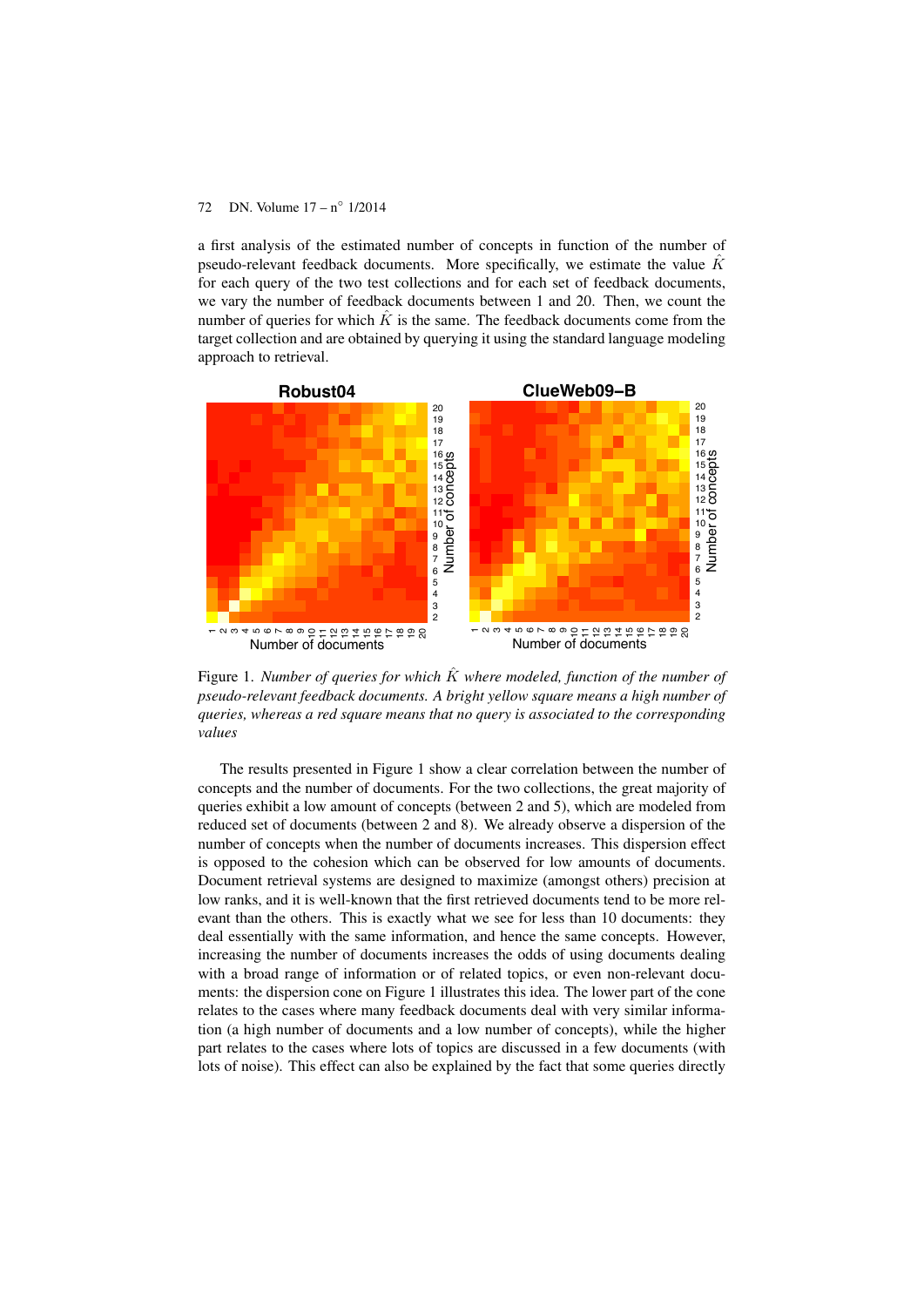target precise information needs, for which only a few documents can be related. All the other retrieved feedback documents may be vague and do not necessarily contain query-centric concepts.

It is also very interesting to see that the dispersion cone is more important for the ClueWeb09-B collection than for the Robust04 one (Figure 1). This is a somewhat obvious observation, but it seems that the size of the collection plays an important role on retrieving pseudo-relevant feedback documents. For the ClueWeb09-B, we see that a higher number of concepts is modeled from a limited amount of documents than for Robust04. The latter exhibits a strong correlation between the number of concepts and the number of documents, with almost a new concept appearing for each new feedback document. This is coherent with the nature of this collection, which is composed of news articles that focus in general on specific news topics. Moreover, Robust04 documents are on average two times shorter than the web pages of the ClueWeb09-B collection, which logically reduce potential topical drifts within the documents.

While we showed in this section that our approach estimates a number of concepts which is coherent with the number of feedback documents and with the nature of the test collections, we still do not know if this number of concepts really represents a "good" amount of latent search concepts. In the next section, we propose another experiment which aims at exploring the accuracy of this estimation.

# *4.3. Correlations with hierarchical probabilistic topic models*

At this point, we cannot say whether our method can identify the "good" latent concepts of the query. Since the approach is entirely unsupervised, it learns directly from the data and does not rely on a pre-labeled training set. Therefore for each query, we do not know the number of concepts *a priori*, and *a posteriori*, we only have an estimation for which we do not know the accuracy. In this section, we propose a experiment that validates the use our method for estimating the number of concepts.

One solution to evaluate this accuracy would be to label each query manually. To do this, assessors should identify and understand all the information related to the query before extracting the concepts. Then, we could compare the concepts our method identifies with the manually identified ones. The concepts our algorithm generates are represented as bags of words with latent semantic links, but these links reveal their semantic through the interpretation of the human brain. Without humans to interpret these relations, our concepts are nothing but probability distributions over words and documents. Such a manual evaluation would thus be very subjective et would require a considerable investment.

Instead, we decided to compare the number of concepts identified by our method with the one identified by a hierarchical probabilistic topic model. More precisely, we use the Hierarchical Dirichlet Processes (Teh *et al.*, 2006) (HDP) which generalizes the Latent Dirichlet Allocation by attributing weights to concepts. We build the hierarchical topic models with the exact same pseudo-relevant feedback documents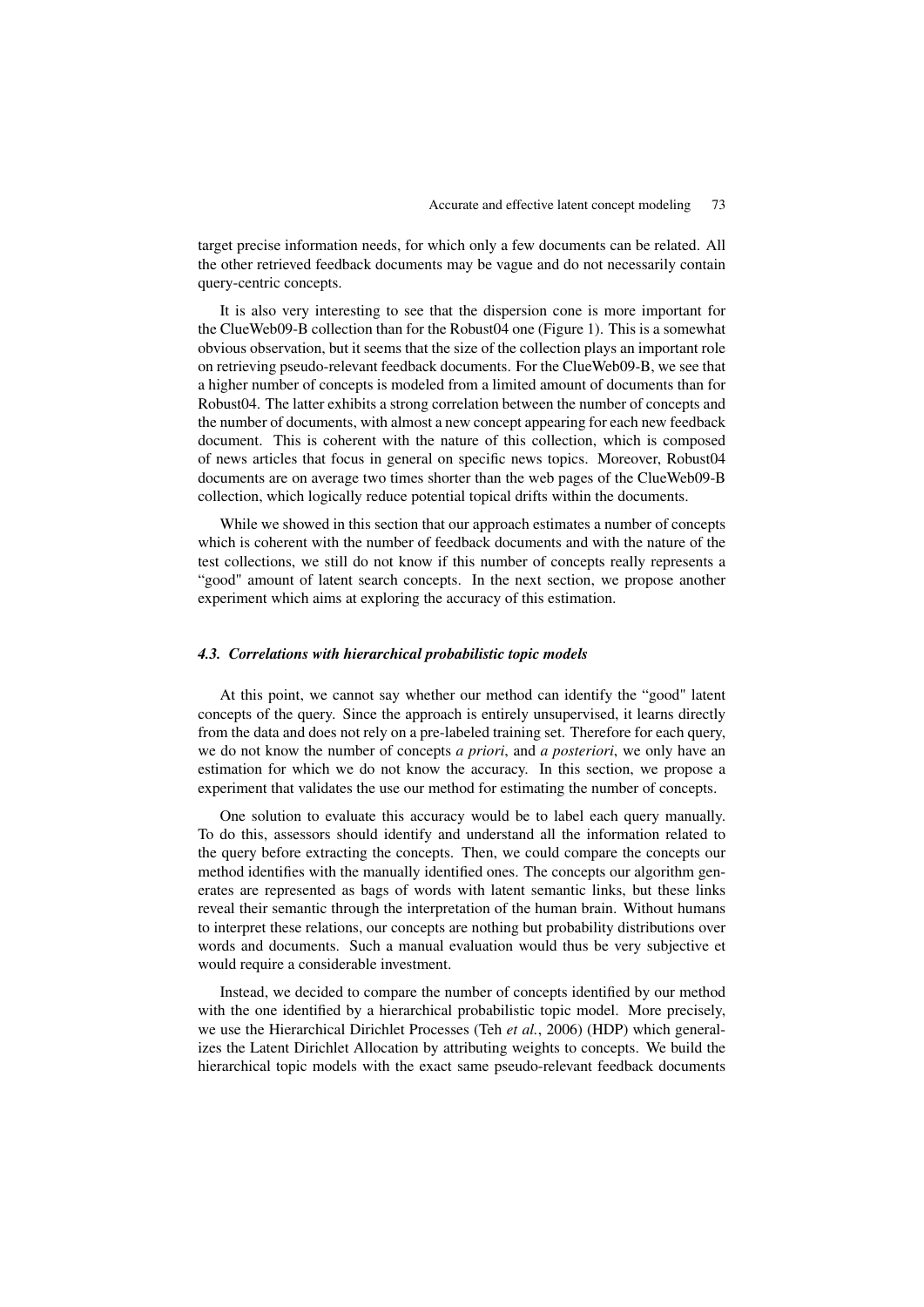that were used for identifying the latent search concepts. The use of HDP was often promoted by saying that it is non-parametric, i.e. it does not require the number of concepts as an input. However this parameter is actually necessary to define the dimension of the Dirichlet distribution of words over concepts. The HDP model is thus parametric but one way to overcome this limitation is by only considering the  $x$  concepts that have the highest weight (above a fixed threshold). Hence we need to define another parameter which controls the minimum value of a relevant concept in order to get rid of setting the number of concepts. In this experiment, we note this threshold  $t$ and fix it empirically to  $t = 0.05$ . We thus ignore all the concepts which have a weight that HDP estimated being under 0.05.

Hence, we define an automatic method for identifying and quantifying concepts that we can compare with our own approach. For each query of the two collections, we measure the correlation between the number of concepts estimated by this method and number of concepts estimated by ours. The initialization of HDP is random, the results can then change between two executions. To overcome this problem we build 10 HDP models for each set of feedback documents and keep the mean number of concepts. We report on Figure 2 the results of the Kendall  $\tau$  correlation coefficient for each individual query, for the two collections. We also report mean correlations in Table 3.



Figure 2. *Kendall's* τ *rank correlation coefficient between the number of topics estimated by the method presented in section 3.2 and Hierarchical Dirichlet Processes* (with a threshold  $t = 0.05$ ), for each query of each collection. Correlations repre*sented by black bars are statistically significant at a confidence level of 95%, while red bars indicate there is no statistically significant correlation. Dotted line represents the average correlation. We ordered queries by descending correlation*

First, we can see that correlations are significant for a very large majority of queries. We notice again that modeling concepts on the ClueWeb09-B seems to be more difficult than on the Robust04: low correlations occur for 18%. The correlation coefficients for the other queries are however close to the Robust04 ones.

Overall, these results are very good and confirm that our method is capable of estimating a realistic and accurate number of concepts, correlated with the HDP model. However despite these correlations, there are great differences in the estimated num-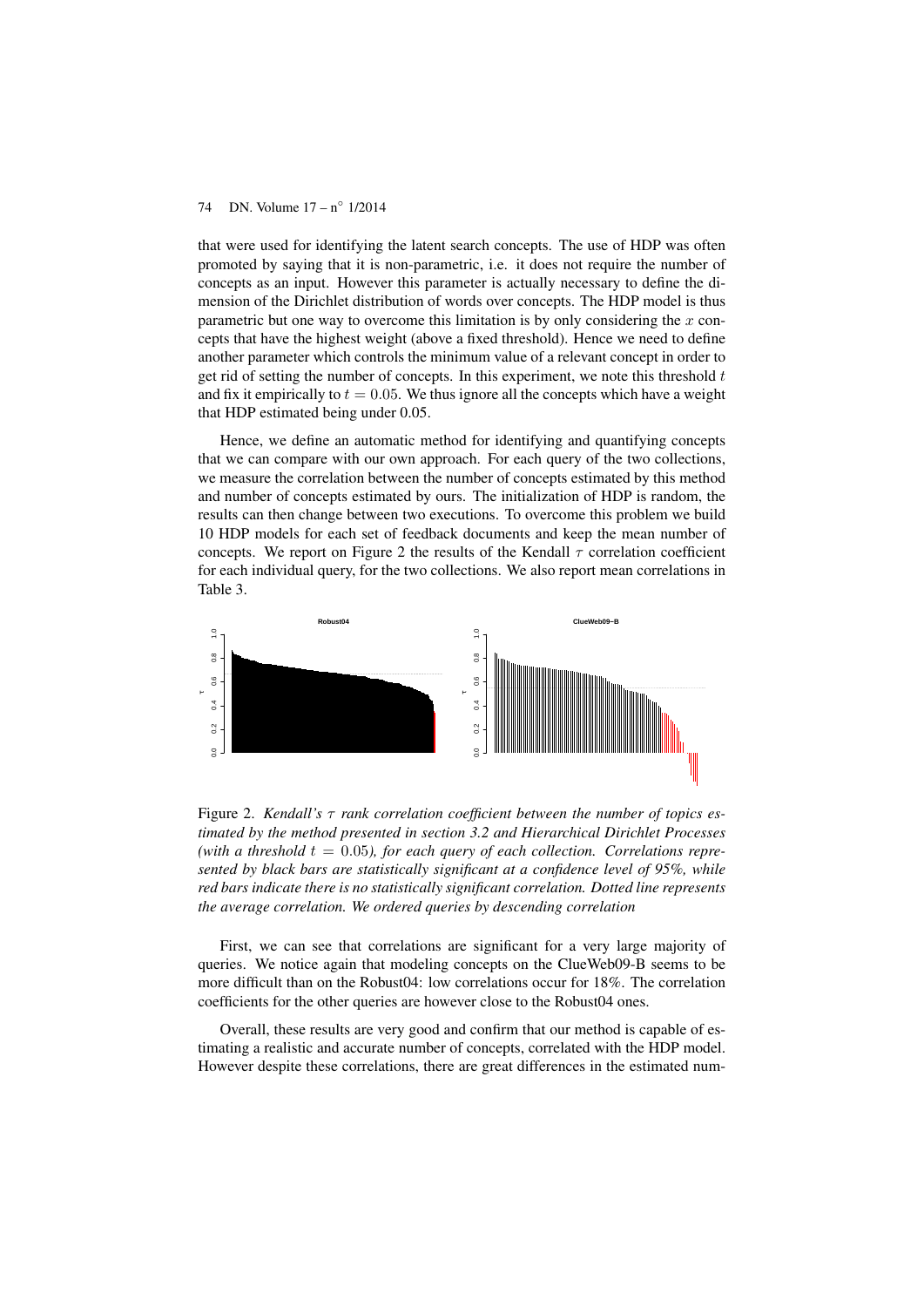Table 3. *Mean correlations expressed by Pearson's* ρ *and Kendall's* τ *coefficients*

|                      | ρ     | $\tau$ |
|----------------------|-------|--------|
| Robust <sub>04</sub> | 0.782 | 0.665  |
| ClueWeb09-B          | 0.657 | 0.548  |

bers. More precisely, the HDP method always models between 4 and 6 concepts, no matter the amount of pseudo-relevant feedback documents. Most of the time, using only one feedback document leads to a model composed of 4 concepts, while using 20 documents leads to a model with approximately 6 concepts (remind that we average over 10 models, these numbers are thus approximate). We tried to vary the threshold  $t$  but it did not have a significant impact on the results. The HDP method thus seems to identify "flat" and very sparse concepts when we use a low amount of documents. When we increase the number of documents, concepts become too general and do not capture semantic specificities. However, as we saw in the previous section, our method adapts to the quantity of information expressed in the pseudo-relevant feedback documents, and the number of concepts increases almost linearly as we add more of these information.

#### *4.4. Identifying concepts from general sources of information*

The global approach described in this paper requires a source of information from which the feedback documents could be extracted. This source of information can come from the target collection, like in traditional relevance feedback approaches, or from an external collection. In this work, we use a set of different data sources that are large enough to deal with a broad range of topics: Wikipedia as an encyclopedic source, the New York Times and GigaWord corpora as sources of news data and the category B of the ClueWeb09<sup>4</sup> collection as a Web source. The English Giga-Word LDC corpus consists of 4,111,240 newswire articles collected from four distinct international sources including the New York Times (Graff, Cieri, 2003). The New York Times LDC corpus contains 1,855,658 news articles published between 1987 and 2007 (Sandhaus, 2008). The Wikipedia collection is a dump from July 2011 of the online encyclopedia that contains 3,214,014 documents<sup>5</sup>. We removed the spammed documents from the category B of the ClueWeb09 according to a standard list of spams for this collection<sup>6</sup>. We followed authors recommendations (Cormack *et al.*, 2011) and set the "spamminess" threshold parameter to 70. The resulting corpus is composed of 29,038,220 pages.

<sup>4.</sup> http://boston.lti.cs.cmu.edu/clueweb09/

<sup>5.</sup> http://dumps.wikimedia.org/enwiki/20110722/

<sup>6.</sup> http://plg.uwaterloo.ca/~gvcormac/clueweb09spam/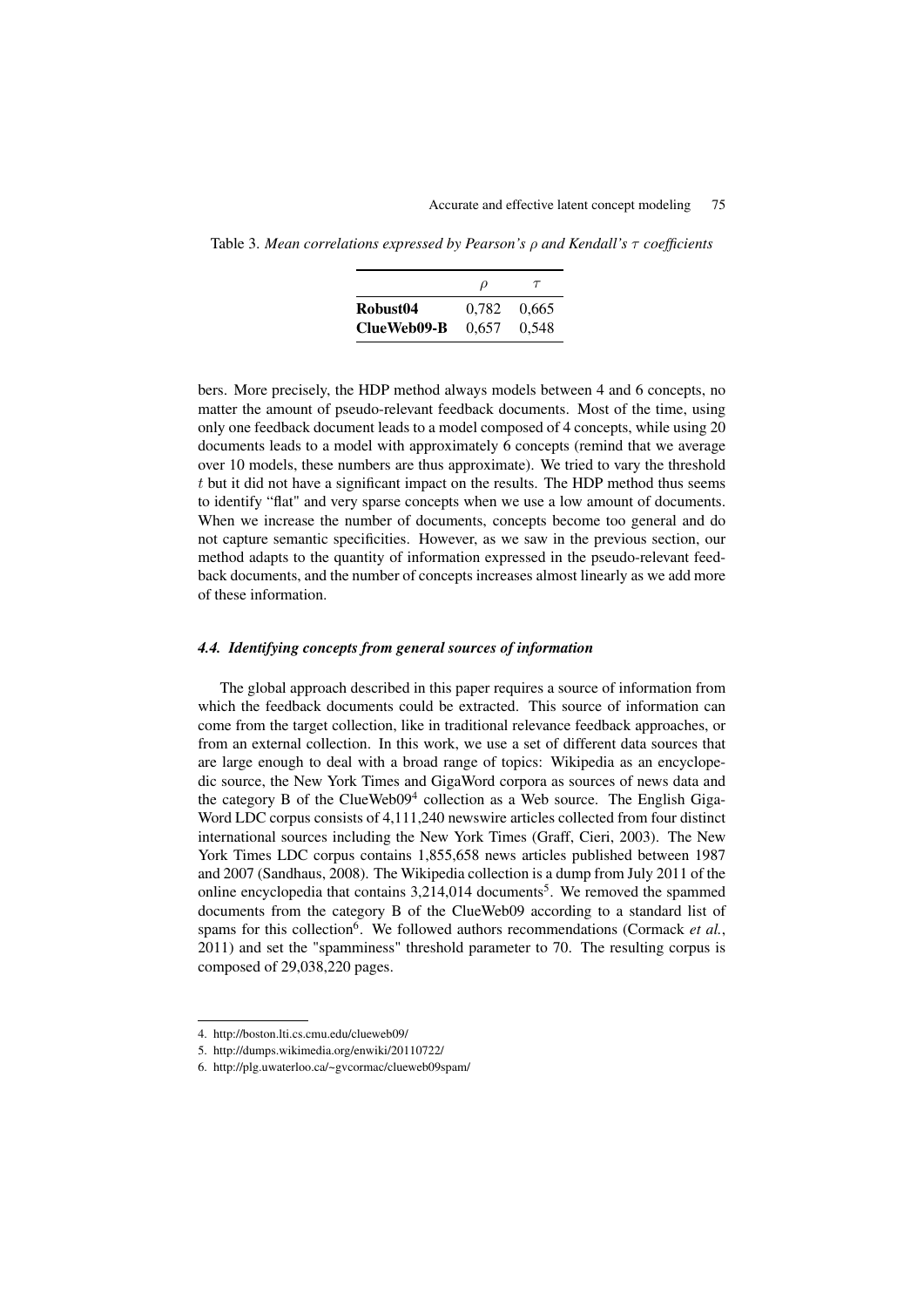

Table 4. *Information about the four general sources of information we used*

Figure 3. *Histograms that show the number of queries in function of the number*  $\hat{K}$  *of latent concepts (Section 3.2) and the number* M *of feedback documents (Section 3.3)*

Figure 3 depicts the number of queries in function of the estimated numbers of latent concepts and feedback documents, for both collections. We observe that parameter estimation behaves roughly the same for the two collections. Between two and three concepts are identified for a large majority of queries. Likewise, these concepts are identified within a reduced set of between two and four documents. It is interesting to note the differences between the Web source and Wikipedia, especially for the number of feedback documents. We see that 2 or 3 Wikipedia articles are enough for approximately 60% of queries, whereas a larger number is required for the Web source. This is very coherent with the nature of Wikipedia, where articles are written with the aim of being precise and concise. When articles become too large, they are often split into several other articles that focus on very specific points. This is confirmed by a strong and statistically significant correlation between the number of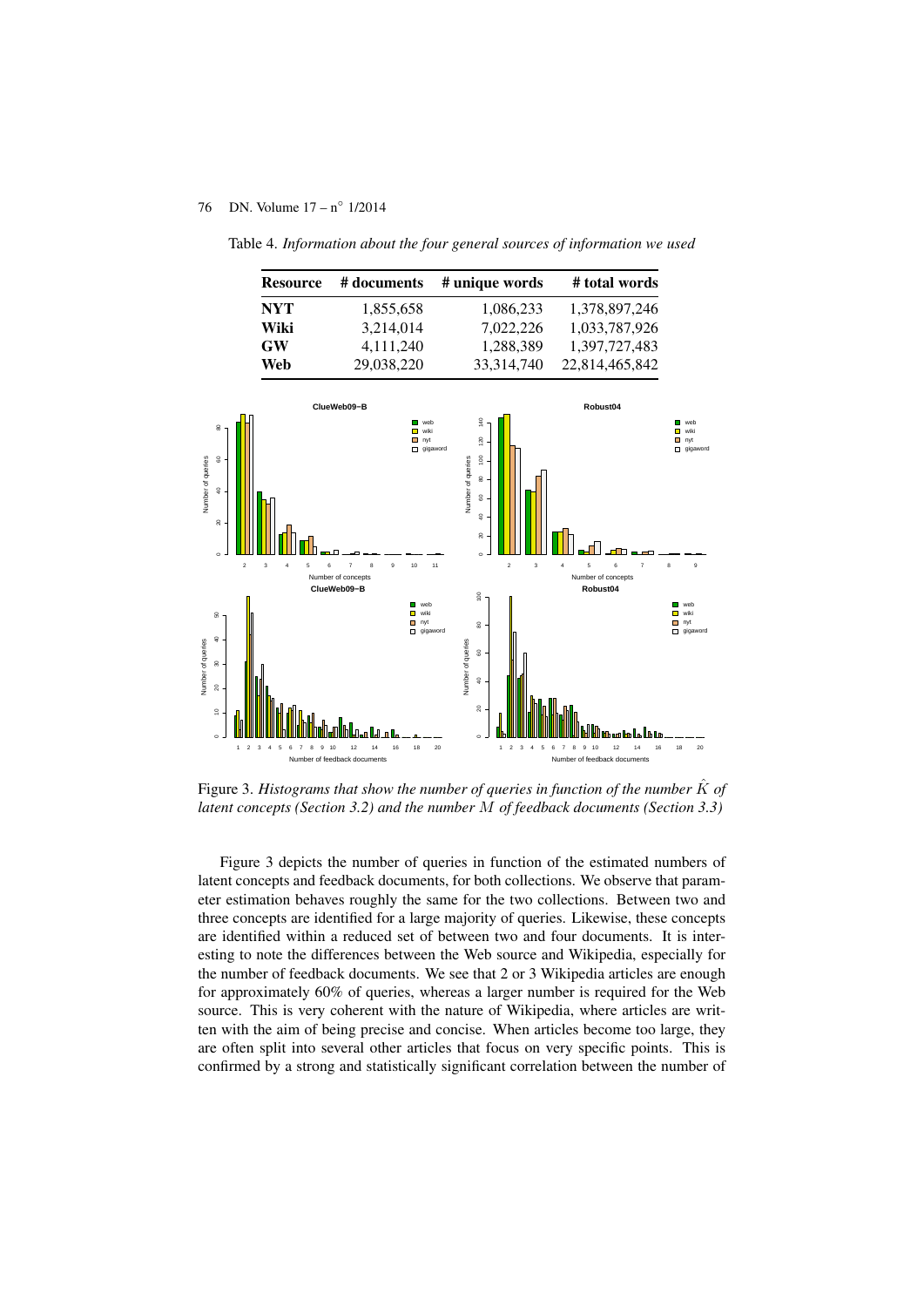concepts  $\hat{K}$  and the number of documents M for Wikipedia. Pearson's test  $\rho = 0.7$ for ClueWeb09 queries, and  $\rho = 0.616$  for Robust04 queries. Likewise, our method handles the heterogeneous nature of the Web and needs to choose a larger number of feedback documents in order to accurately model the latent concepts. The two parameters are less correlated for the Web source ( $\rho = 0.33$  for ClueWeb09 and  $\rho = 0.39$ for Robust 04), which reflects this heterogeneity and the difficulty to estimate the parameters.

# *4.5. LCM-based retrieval*

After showing that the approach described in this paper is capable of adaptively modeling accurate concepts without relying on fixed sources of information, we evaluate in this section how they can be used to improve document retrieval effectiveness. We use three standard evaluation metrics for comparing the approaches: normalized Discounted Cumulative Gain and precision, both at 20 documents (nDGC20 and P@20), and Mean Average Precision (MAP) of the whole ranked list.

Table 5. *Document retrieval performances on two major TREC test collections. Latent concepts are modeled by the approach presented in this paper, and used to reformulate the initial user query. We use two sided paired wise t-test to determine statistically significant differences with Markov Random Field for IR (Metzler, Croft, 2005) (*<sup>∗</sup> : p < 0.1; ∗∗ : p < 0.05; ∗∗∗ : p < 0.01*) and Latent Concept Expansion (Metzler, Croft, 2007*)  $(r : p < 0.1; r = r : p < 0.05; r = r : p < 0.01)$ 

|                                        | ClueWeb09-B                               |                                           |                                      |                                                                      | Robust04                                                          |                                                     |  |  |
|----------------------------------------|-------------------------------------------|-------------------------------------------|--------------------------------------|----------------------------------------------------------------------|-------------------------------------------------------------------|-----------------------------------------------------|--|--|
|                                        | nDCG@20                                   | P@20                                      | MAP                                  | nDCG@20                                                              | P@20                                                              | MAP                                                 |  |  |
| <b>MRF</b><br>LCE                      | 0.2128<br>0.2368                          | 0.2838<br>0.3095                          | 0.1401<br>0.1413                     | 0.4231<br>0.4251                                                     | 0.3612<br>$0.3725*$                                               | 0.2564<br>$0.2764***$                               |  |  |
| <b>GW</b><br>Wiki<br><b>NYT</b><br>Web | 0.2098<br>0.2142<br>0.2144<br>$0.2529***$ | 0.2782<br>0.2980<br>0.2816<br>$0.3328***$ | 0.1283<br>0.1408<br>0.1346<br>0.1474 | $0.4521_{xxx}^{***}$<br>0.4189<br>$0.4589^{***}_{rrr}$<br>$0.4428^*$ | $0.3841_{xx}^{**}$<br>0.3549<br>$0.3928^{***}_{rrr}$<br>$0.3754*$ | $0.2820***$<br>0.2632<br>$0.2891***$<br>$0.2760***$ |  |  |
| Comb                                   | $0.2465***$                               | $0.3247***$                               | $0.1597_{rrr}^{***}$                 | $0.4680_{rrr}^{***}$                                                 | $0.3969_{rrr}^{***}$                                              | $0.2929_{rrr}^{***}$                                |  |  |

Document retrieval results for both test collections are presented in Table 5. The concepts are modeled following the latent concept modeling (LCM) approach we presented. They are given a weight equal to the initial query ( $\lambda = 0.5$  in equation 7). We present the results achieved when choosing each four resources separately for modeling the concepts. These approaches are compared to two competitive baselines. The first one is the Markov Random Field (MRF) model for IR, a strong baseline introduced in (Metzler, Croft, 2005) which models adjacent query terms dependencies and performs proximity search. The second one is the Latent Concept Expansion model (Metzler, Croft, 2007), which expands the initial query with the top informative single term concepts extracted from the top pseudo-relevant documents. For both baselines (MRF and LCE), we follow author's recommendation and set the weights to 0.85, 0.10 and 0.05 for query terms, bigram and proximity matches respectively.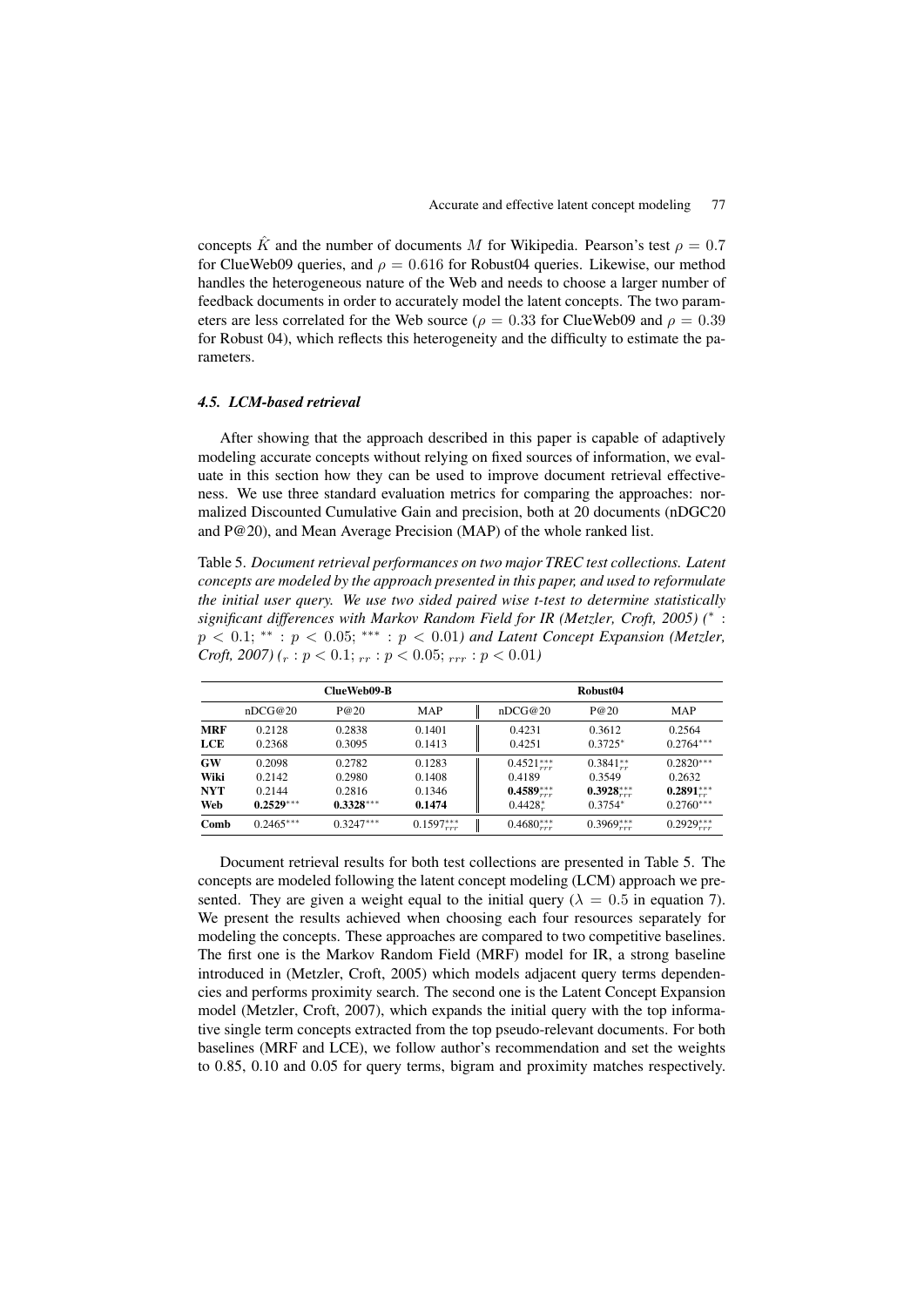These approaches are known for having performed consistently well amongst various test collections, including those used in our experiments (Clarke *et al.*, 2011; Metzler, Croft, 2007).

We see in Table 5 that results vary a lot depending on the resource used for concept modeling. For Web search (with the ClueWeb09 collection), the GigaWord, the New York Times and Wikipedia are not consistent at providing high quality concepts. The best results amongst these three are achieved either by the New York Times or by Wikipedia, and they perform roughly at the same level as MRF does. On the other side, the Web resource achieves higher results that are statistically significant compared to the two baselines, except for MAP. For news search (with the Robust04 collection), the influence of the four resources is clearly different. We see that the best and most statistically significant results are achieved when using concepts modeled from the NYT and the GigaWord, which are news sources, while the Web resource also performs well.

The nature of the resource from which concepts are modeled seems to be highly correlated with the document collection. We see indeed that the Web resource yields better concepts for Web search while the other resources fail. Similarly, news-based resources better help retrieval in a news search context. This may be due to word overlap between the resources and the collections, but the GigaWord and the NYT only share 18.7% of their unique words. They are very similar for modeling latent concepts of news-related search queries, but very different when looking at their vocabulary. The size of the Web resource plays a major role. Its results are consistent on the Robust04 collection and are statistically significant compared to the baselines. On the other side, using Wikipedia, which is the only resource that does not share its nature with a test collection, consistently failed to improve document retrieval for both search tasks. We thus assume that using Wikipedia for modeling latent concepts could be useful when searching for encyclopedic documents and we leave it for future work.

We also explored the combination of the latent concepts modeled from all the four sources together by averaging all *concept models* in the document scoring function:

$$
s(Q, D) = \lambda \cdot P(Q|D) + (1 - \lambda) \cdot \frac{1}{|\mathcal{S}|} \sum_{\sigma \in \mathcal{S}} \prod_{k \in \mathbb{T}_{K(M)}^{\sigma}} \left( \prod_{w \in \mathbb{W}_k} P(w|D)^{\hat{\phi}_{k,w}} \right)^{\hat{\delta}_k} \tag{9}
$$

where  $\mathbb{T}^{\sigma}_{\hat{K},M}$  is the *concept model* built from the information source  $\sigma$  belonging to a set  $S$ . This type of combination is similar to the Mixture of Relevance Models previously experimented by Diaz and Metzler (Diaz, Metzler, 2006). The results presented in Table 5 in the row Comb are not surprising and show support for the principles of *polyrepresentation* (Ingwersen, 1994) and *intentional redundancy* (Jones, 1990) which state that combining cognitively and structurally different representations of the information needs and documents will increase the likelihood of finding relevant documents. Even if the combination does not improve the results over the single best performing source of information, it always reaches the highest level of significance with respect to the baselines. Despite their low performance when used alone, "minor"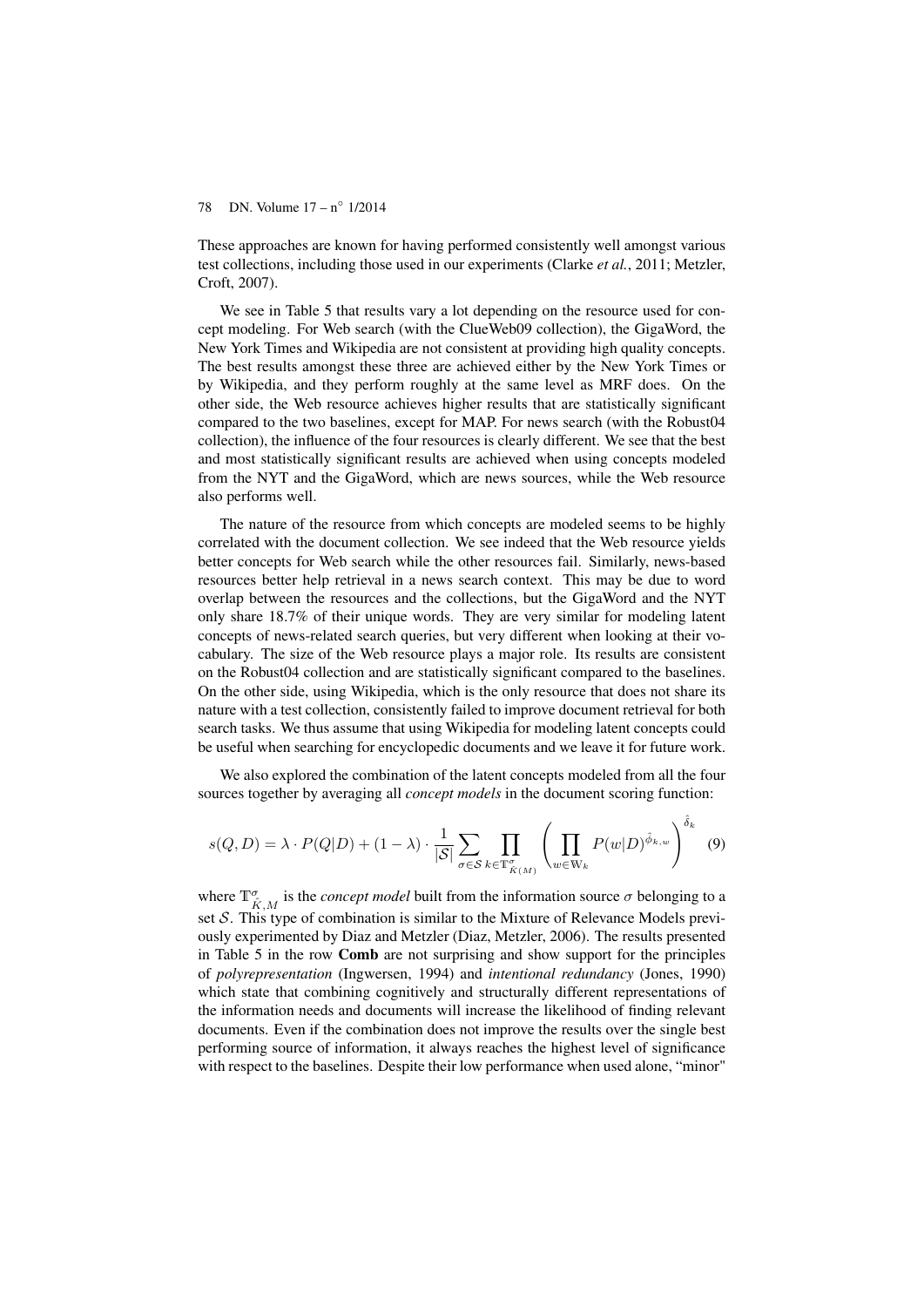**Robust04** 0.46 0.34 0.36 0.38 0.40 0.42 0.44 0.46  $0.44$ 0.40 0.42 nDCG@20 nDCG@20 0.38 Web Wiki NYT 0.36 GW Comb  $0.34$ 0.0 0.2 0.4 0.6 0.8 1.0 λ **ClueWeb09−B** 0.25 0.10 0.15 0.20 0.25 0.20 nDCG@20 nDCG@20 0.15 Web Wiki NYT  $0.10$ GW Comb 0.0 0.2 0.4 0.6 0.8 1.0 λ

sources of information play an essential role to improve retrieval by modeling unique and coherent latent concepts that fit to the whole multiple concept model.

Figure 4. *Retrieval performance (nDCG@20) as a function of parameter* λ

Finally, we explore the performance of this concept-based retrieval approach by varying the  $\lambda$  parameter which controls the trade-off between the latent concepts and the original query. These performances are plotted in Figure 4, where high values of  $\lambda$  mean a high influence of the original query with respect to the latent concepts.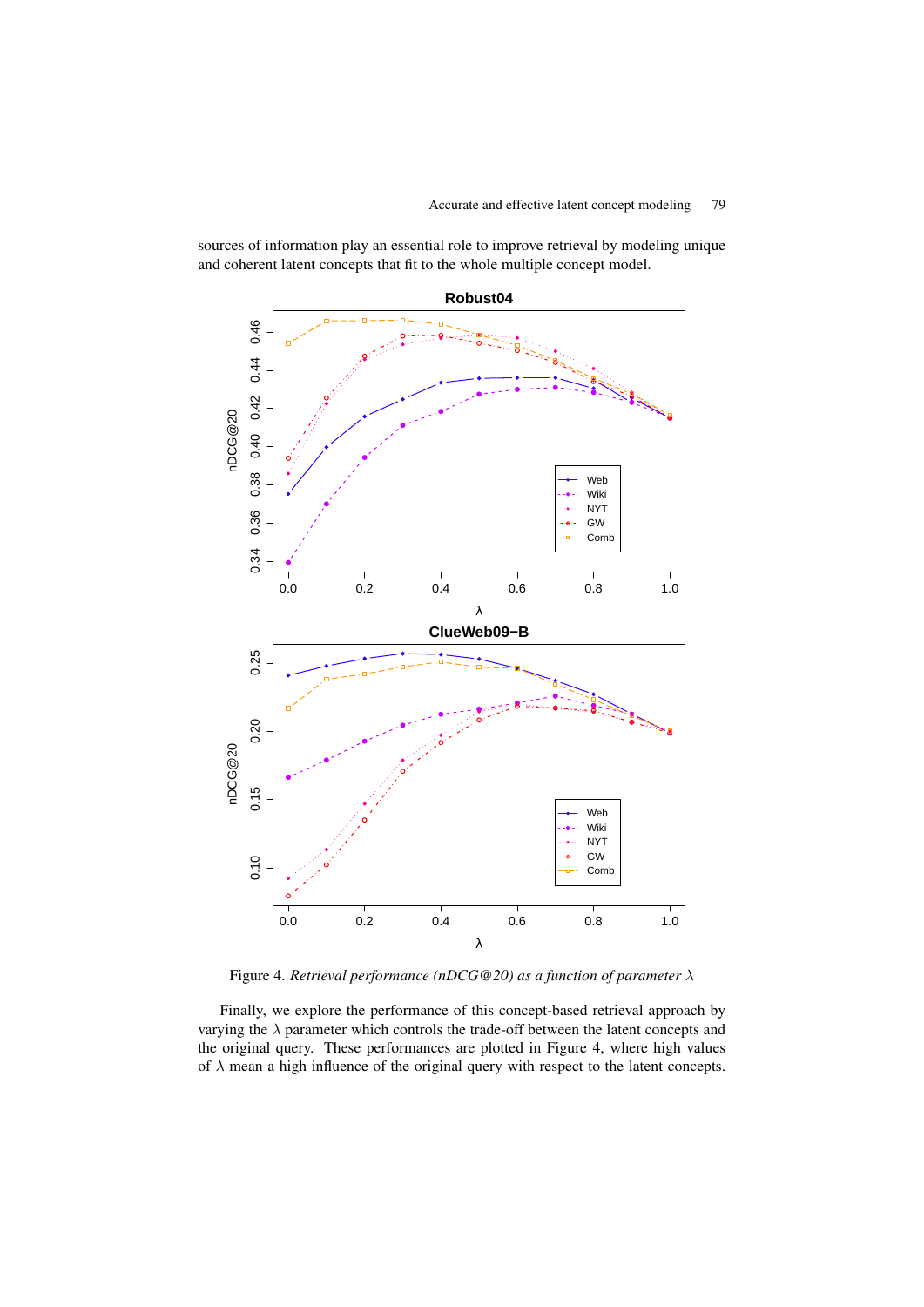Unsurprisingly, best values of  $\lambda$  tend to be high for information sources that achieve low results, and low for information sources that achieve high results. When setting  $\lambda = 0$ , only the combination of information sources achieves better results than setting  $\lambda = 1$  for the Robust04 collection. More, taken separately, all the concepts identified from these different sources are statistically significantly less effective than the original query. The combination of concepts modeled from heterogeneous sources is thus a better representation of the underlying information need than the original query. This results also confirm that the concepts are very different from one information source to another. However, they are not irrelevant and contribute to an accurate and complete representation of the information need.

# 5. Conclusion

We presented in this paper Latent Concept Modeling, a new unsupervised approach for modeling the implicit concepts lying behind a user query. These concepts are extracted from subsets of pseudo-relevant feedback documents coming from heterogeneous external resources. The number of latent concepts and the appropriate number of feedback documents are automatically estimated at query time without any previous training step. Overall, our method performs consistently well over large TREC test collections when the sources of information match the collection. The best results are achieved when combining the latent concepts modeled from all available sources of information. That shows that our approach is robust enough to handle heterogeneous documents dealing with various topics to finally model latent concepts of the query.

Our approach requires to compute many LDA models, since it jointly estimates  $\hat{K}$  and M. A separate number of concepts K is estimated for each set of the top-m feedback documents, and the "best" model is chosen from the  $K \times m$  matrix of models. All models, however, are learned on a very small number of documents (ranging from 1 to 20) Since the models are computed on small pieces of text (typically from 500 to 10,000 words), computation is a lot faster than for complete collections composed of millions of documents. Since long queries can take up to 5 minutes, it is clearly not feasible in the context of a live search engine. However we did not optimize the algorithms, neither did we take advantage of parallel programming. We think our approach could also benefit from future advances in the computation and estimation of LDA.

Apart from helping document retrieval, Latent Concept Modeling could be used to display intelligent, human-readable concepts in order to help the user during search. Concepts often refer to one or several entities, entity linking could then be another application of our method, as well as faceted topic retrieval. Moreover, this method is not only restricted to queries. Indeed, it can be used to quantify and model the latent concepts of any short piece of text, such as tweets or questions for example. Contextualizing tweets using sentences that cover these latent concepts was shown to be effective (Deveaud, Boudin, 2012), and is thus a promising future application.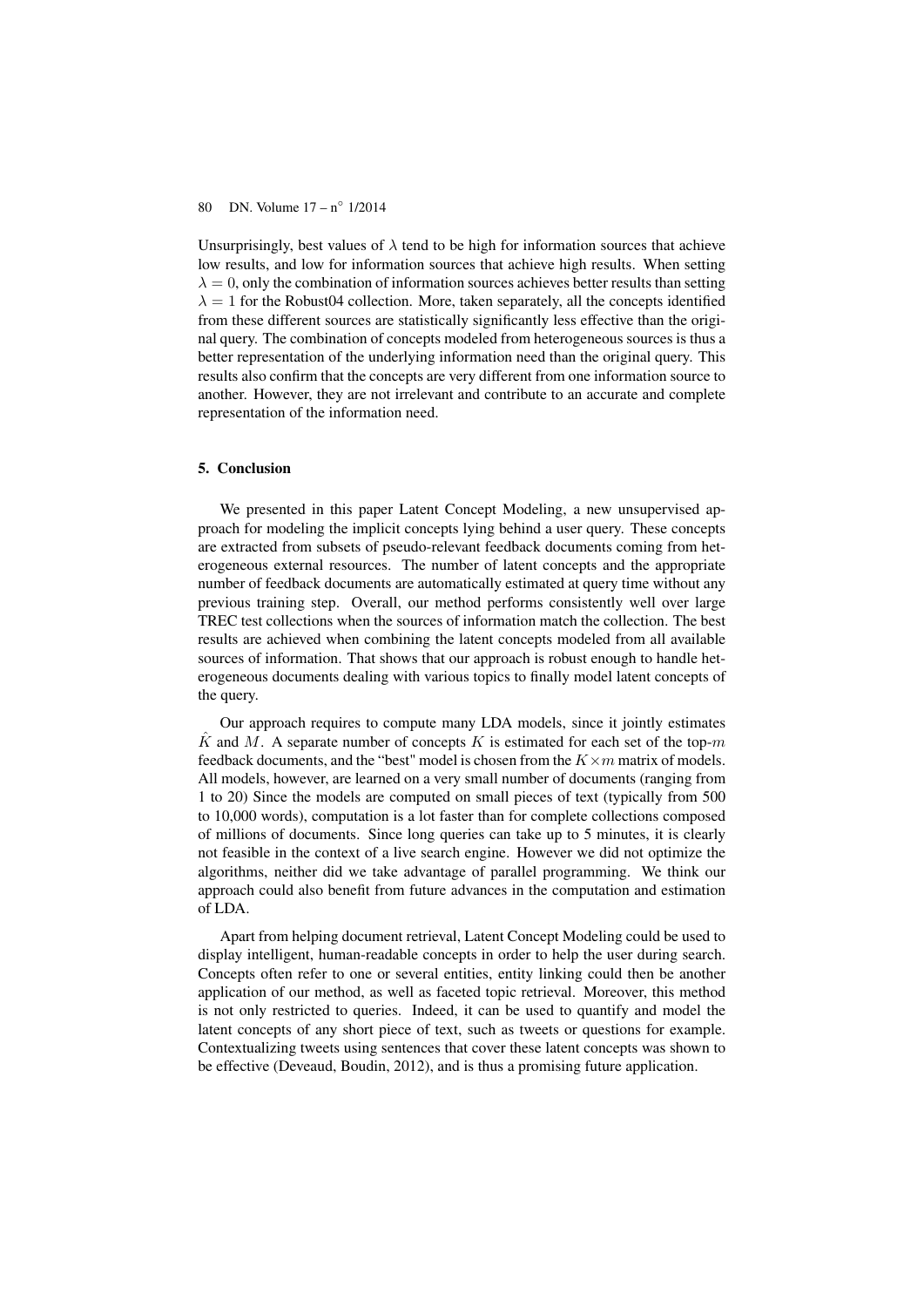#### References

- AlSumait L., Barbará D., Domeniconi C. (2008). On-line LDA: Adaptive Topic Models for Mining Text Streams with Applications to Topic Detection and Tracking. In *Proceedings of the Eighth IEEE International Conference on Data Mining*, p. 3-12. IEEE Computer Society.
- Andrzejewski D., Buttler D. (2011). Latent Topic Feedback for Information Retrieval. In *Proceedings of the 17th ACM SIGKDD International Conference on Knowledge Discovery and Data Mining*, pp. 600–608. New York, NY, USA, ACM.
- Arun R., Suresh V., Veni Madhavan C. E., Narasimha Murthy M. N. (2010). On Finding the Natural Number of Topics with Latent Dirichlet Allocation: Some Observations. In *Proceedings of the 14th Pacific-Asia Conference on Advances in Knowledge Discovery and Data Mining - Volume Part I*, pp. 391–402. Berlin, Heidelberg, Springer-Verlag.
- Bai J., Nie J.-Y., Cao G., Bouchard H. (2007). Using Query Contexts in Information Retrieval. In *Proceedings of the 30th Annual International ACM SIGIR Conference on Research and Development in Information Retrieval*, pp. 15–22. New York, NY, USA, ACM.
- Bendersky M., Metzler D., Croft W. B. (2011). Parameterized Concept Weighting in Verbose Queries. In *Proceedings of the 34th International ACM SIGIR Conference on Research and Development in Information Retrieval*, pp. 605–614. New York, NY, USA, ACM.
- Blei D. M., Ng A. Y., Jordan M. I. (2003). Latent Dirichlet Allocation. *Journal of Machine Learning Research*, Vol. 3, pp. 993–1022.
- Cao J., Xia T., Li J., Zhang Y., Tang S. (2009, March). A Density-based Method for Adaptive LDA Model Selection. *Neurocomputing*, Vol. 72, No. 7-9, pp. 1775–1781.
- Carterette B., Chandar P. (2009). Probabilistic Models of Ranking Novel Documents for Faceted Topic Retrieval. In *Proceedings of the 18th acm conference on information and knowledge management*, pp. 1287–1296. New York, NY, USA, ACM.
- Chang Y., Ounis I., Kim M. (2006). Query reformulation using automatically generated query concepts from a document space. *Information Processing & Management*, Vol. 42, No. 2.
- Clarke C. L. A., Craswell N., Soboroff I., Voorhees E. M. (2011). Overview of the TREC 2011 Web Track. In E. M. Voorhees, L. P. Buckland (Eds.), *Trec.* National Institute of Standards and Technology (NIST).
- Clinchant S., Gaussier E. (2010). Information-based Models for Ad Hoc IR. In *Proceedings of the 33rd international ACM SIGIR conference on Research and development in information retrieval*, pp. 234–241. New York, NY, USA, ACM.
- Cormack G. V., Smucker M. D., Clarke C. L. (2011, October). Efficient and Effective Spam Filtering and Re-ranking for Large Web Datasets. *Information Retrieval*, Vol. 14, No. 5, pp. 441–465.
- Deerwester S., Dumais S. T., Furnas G. W., Landauer T. K., Harshman R. (1990). Indexing by Latent Semantic Analysis. *Journal of the American Society for Information Science*, Vol. 41, No. 6, pp. 391–407.
- Deveaud R., Boudin F. (2012). LIA/LINA at the INEX 2012 Tweet Contextualization track. In *Focused Access to Content, Structure and Context: 11th International Workshop of the Initiative for the Evaluation of XML Retrieval.*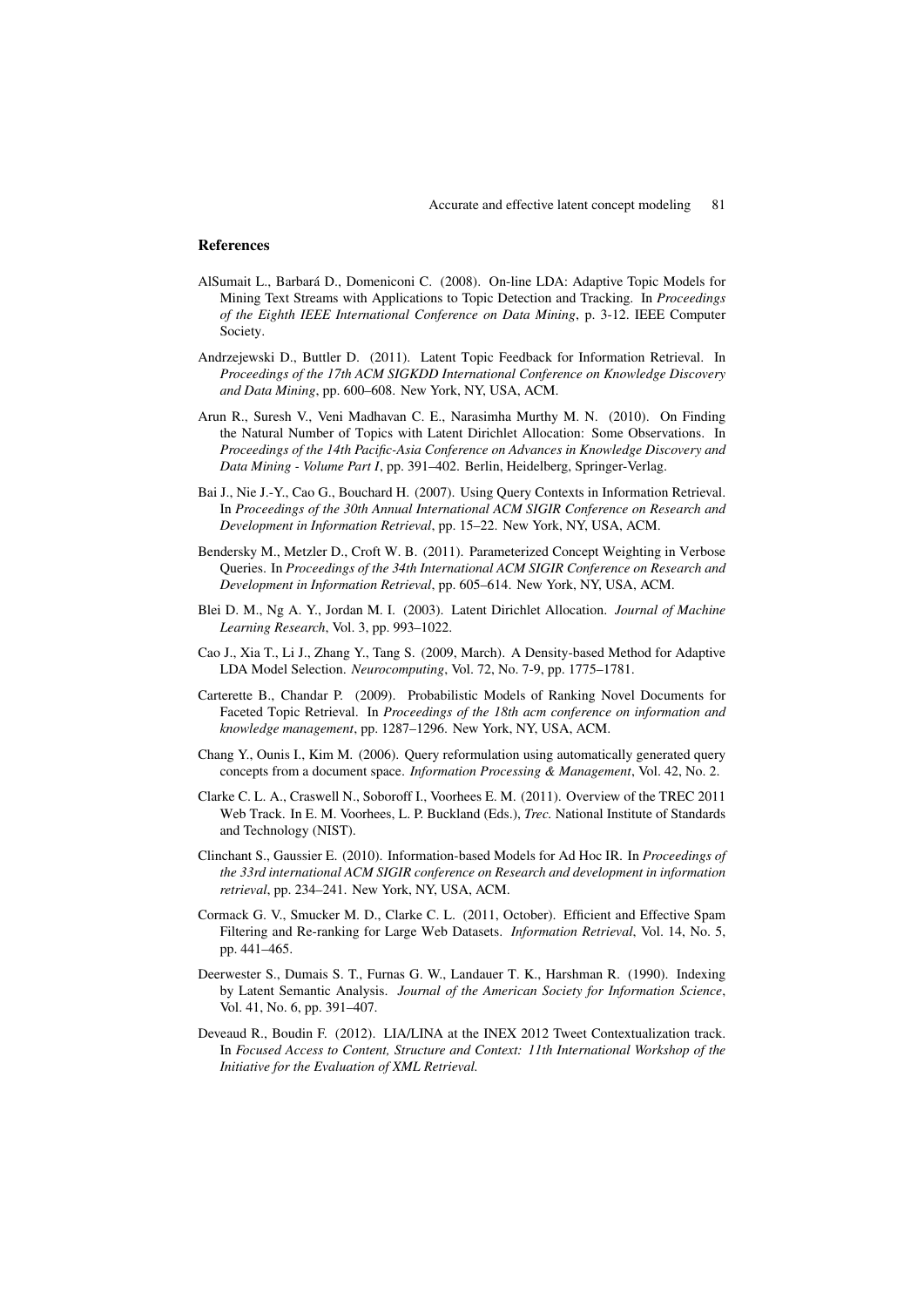- 82 DN. Volume 17 n◦ 1/2014
- Deveaud R., SanJuan E., Bellot P. (2013a). Are Semantically Coherent Topic Models Useful for Ad Hoc Information Retrieval? In *Proceedings of the 51st Annual Meeting of the Association for Computational Linguistics (Volume 2: Short Papers)*, pp. 148–152. Sofia, Bulgaria, Association for Computational Linguistics.
- Deveaud R., SanJuan E., Bellot P. (2013b). Unsupervised Latent Concept Modeling to Identify Query Facets. In *Proceedings of the 10th Conference on Open Research Areas in Information Retrieval*, pp. 93–100. Paris, France, France, Le centre de hautes études internationales d'informatique documentaire.
- Diaz F., Metzler D. (2006). Improving the Estimation of Relevance Models Using Large External Corpora. In *Proceedings of the 29th Annual International ACM SIGIR Conference on Research and Development in Information Retrieval*, pp. 154–161. New York, NY, USA, ACM.
- Egozi O., Markovitch S., Gabrilovich E. (2011, April). Concept-Based Information Retrieval Using Explicit Semantic Analysis. *ACM Transactions on Information Systems*, Vol. 29, No. 2, pp. 8:1–8:34.
- Finkelstein L., Gabrilovich E., Matias Y., Rivlin E., Solan Z., Wolfman G. (2002). Placing Search in Context: the Concept Revisited. *ACM Transactions on Information Systems*, Vol. 20, No. 1, pp. 116–131.
- Graff D., Cieri C. (2003). English Gigaword. *Philadelphia: Linguistic Data Consortium*, Vol. LDC2003T05. http://www.ldc.upenn.edu/Catalog/catalogEntry.jsp?catalogId= LDC2003T05
- Griffiths T. L., Steyvers M. (2004). Finding scientific topics. *Proceedings of the National Academy of Sciences of the United States of America*, Vol. 101 Suppl.
- He B., Ounis I. (2009). Finding Good Feedback Documents. In *Proceedings of the 18th ACM Conference on Information and Knowledge Management*, pp. 2011–2014. New York, NY, USA, ACM.
- Hofmann T. (2001). Unsupervised Learning by Probabilistic Latent Semantic Analysis. *Machine Learning*, Vol. 42, pp. 177-196. http://dx.doi.org/10.1023/A%3A1007617005950
- Ingwersen P. (1994). Polyrepresentation of Information Needs and Semantic Entities: Elements of a Cognitive Theory for Information Retrieval Interaction. In *Proceedings of the 17th Annual International ACM SIGIR Conference on Research and Development in Information Retrieval*, pp. 101–110. New York, NY, USA, Springer-Verlag New York, Inc.
- Jones K. (1990). *Retrieving Information Or Answering Questions?* British Library Research and Development Department.
- Lavrenko V., Croft W. B. (2001). Relevance Based Language Models. In *Proceedings of the 24Th Annual International ACM SIGIR Conference on Research and Development in Information Retrieval*, pp. 120–127. New York, NY, USA, ACM.
- Li Y., Luk W. P. R., Ho K. S. E., Chung F. L. K. (2007). Improving Weak Ad-hoc Queries Using Wikipedia As External Corpus. In *Proceedings of the 30th annual international acm sigir conference on research and development in information retrieval*, pp. 797–798. New York, NY, USA, ACM.
- Liu S., Liu F., Yu C., Meng W. (2004). An Effective Approach to Document Retrieval via Utilizing Wordnet and Recognizing Phrases. In *Proceedings of the 27th annual international*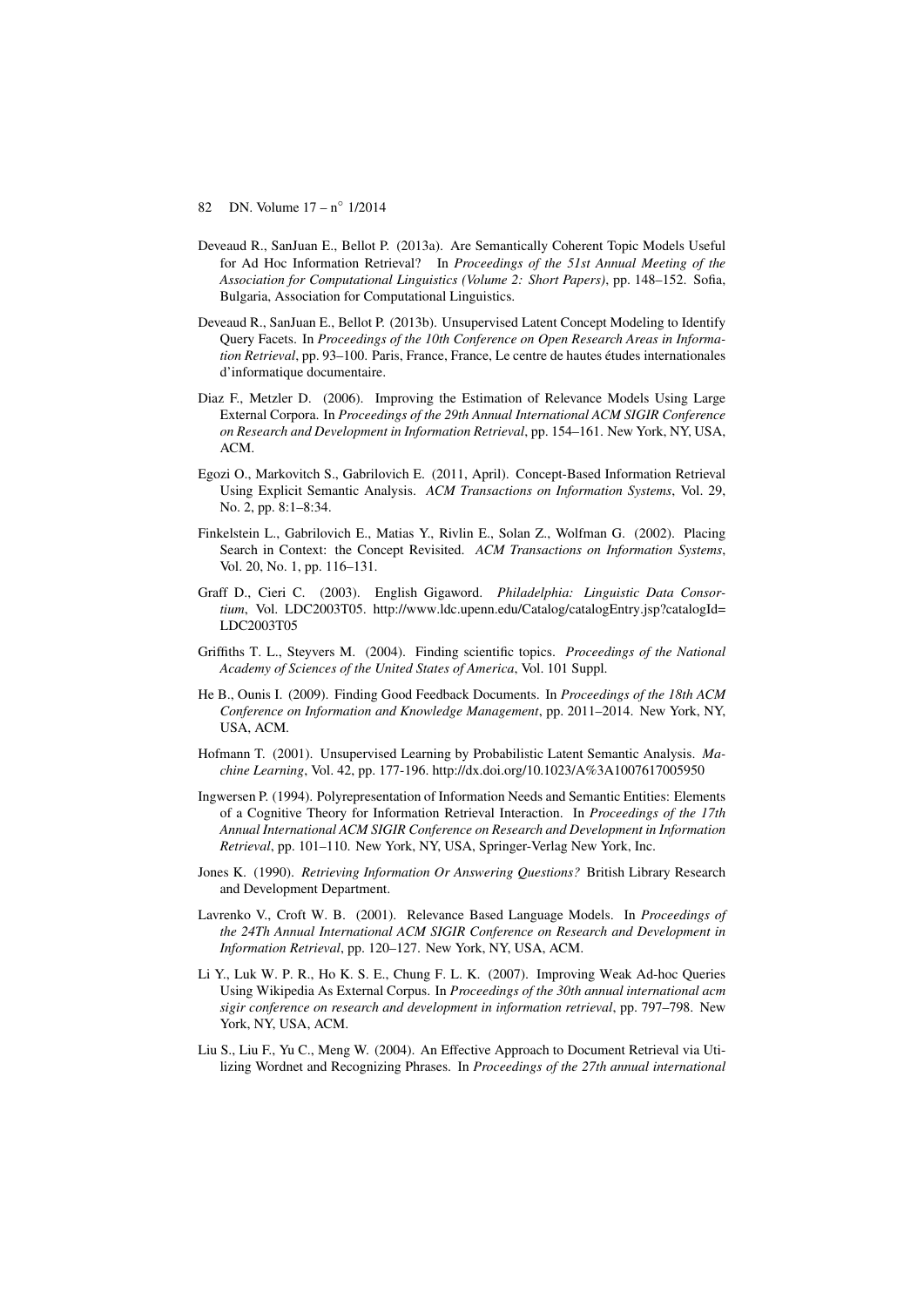*acm sigir conference on research and development in information retrieval*, pp. 266–272. New York, NY, USA, ACM.

- Lu Y., Mei Q., Zhai C. (2011). Investigating task performance of probabilistic topic models: an empirical study of PLSA and LDA. *Information Retrieval*, Vol. 14, pp. 178–203.
- Metzler D., Bernstein Y., Croft W. B., Moffat A., Zobel J. (2005). Similarity Measures for Tracking Information Flow. In *Proceedings of the 14th ACM International Conference on Information and Knowledge Management*, pp. 517–524. New York, NY, USA, ACM.
- Metzler D., Croft W. B. (2005). A Markov Random Field Model for Term Dependencies. In *Proceedings of the 28th Annual International ACM SIGIR Conference on Research and Development in Information Retrieval*, pp. 472–479. New York, NY, USA, ACM.
- Metzler D., Croft W. B. (2007). Latent Concept Expansion Using Markov Random Fields. In *Proceedings of the 30th Annual International ACM SIGIR Conference on Research and Development in Information Retrieval*, pp. 311–318. New York, NY, USA, ACM.
- Newman D., Lau J. H., Grieser K., Baldwin T. (2010). Automatic Evaluation of Topic Coherence. In *Human Language Technologies: The 2010 Annual Conference of the North American Chapter of the Association for Computational Linguistics*, pp. 100–108. Stroudsburg, PA, USA, Association for Computational Linguistics.
- Park L. A., Ramamohanarao K. (2009). The Sensitivity of Latent Dirichlet Allocation for Information Retrieval. In *Proceedings of the European Conference on Machine Learning and Knowledge Discovery in Databases: Part II*, pp. 176–188. Berlin, Heidelberg, Springer-Verlag.
- Robertson S. E., Walker S. (1994). Some Simple Effective Approximations to the 2-Poisson Model for Probabilistic Weighted Retrieval. In *Proceedings of the 17th Annual International ACM SIGIR Conference on Research and Development in Information Retrieval*, pp. 232–241. New York, NY, USA, Springer-Verlag New York, Inc.
- Sandhaus E. (2008). The New York Times Annotated Corpus. *Philadelphia: Linguistic Data Consortium*, Vol. LDC2008T19. http://www.ldc.upenn.edu/Catalog/catalogEntry.jsp ?catalogId=LDC2008T19
- Suchanek F. M., Kasneci G., Weikum G. (2007). Yago: A Core of Semantic Knowledge. In *Proceedings of the 16th international conference on world wide web*, pp. 697–706. New York, NY, USA, ACM.
- Tao T., Zhai C. (2006). Regularized Estimation of Mixture Models for Robust Pseudo-relevance Feedback. In *Proceedings of the 29th annual international acm sigir conference on research and development in information retrieval*, pp. 162–169. New York, NY, USA, ACM.
- Teh Y. W., Jordan M. I., Beal M. J., Blei D. M. (2006). Hierarchical Dirichlet Processes. *Journal of the American Statistical Association*, Vol. 101, No. 476, pp. 1566-1581.
- Wei X., Croft W. B. (2006). LDA-based Document Models for Ad-hoc Retrieval. In *Proceedings of the 29th Annual International ACM SIGIR Conference on Research and Development in Information Retrieval*, pp. 178–185. New York, NY, USA, ACM.
- White R. W., Bailey P., Chen L. (2009). Predicting User Interests from Contextual Information. In *Proceedings of the 32Nd International ACM SIGIR Conference on Research and Development in Information Retrieval*, pp. 363–370. New York, NY, USA, ACM.